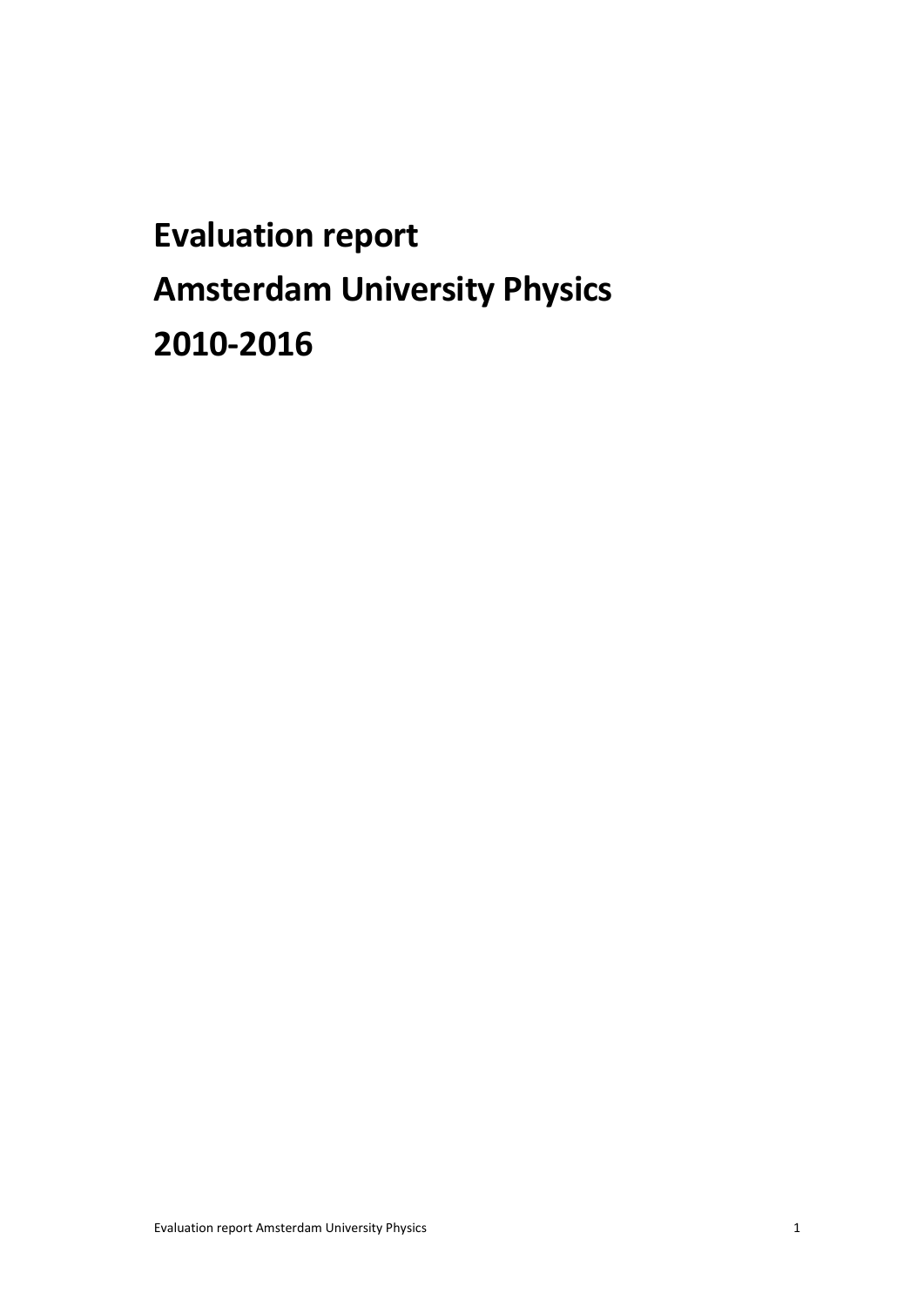De Bilt, 26 February 2018

For correspondence the Committee can be contacted via the secretary Mark Boneschanscher [\(m.boneschanscher@nwo.nl,](mailto:m.boneschanscher@nwo.nl) +31 (0)30 600 13 89).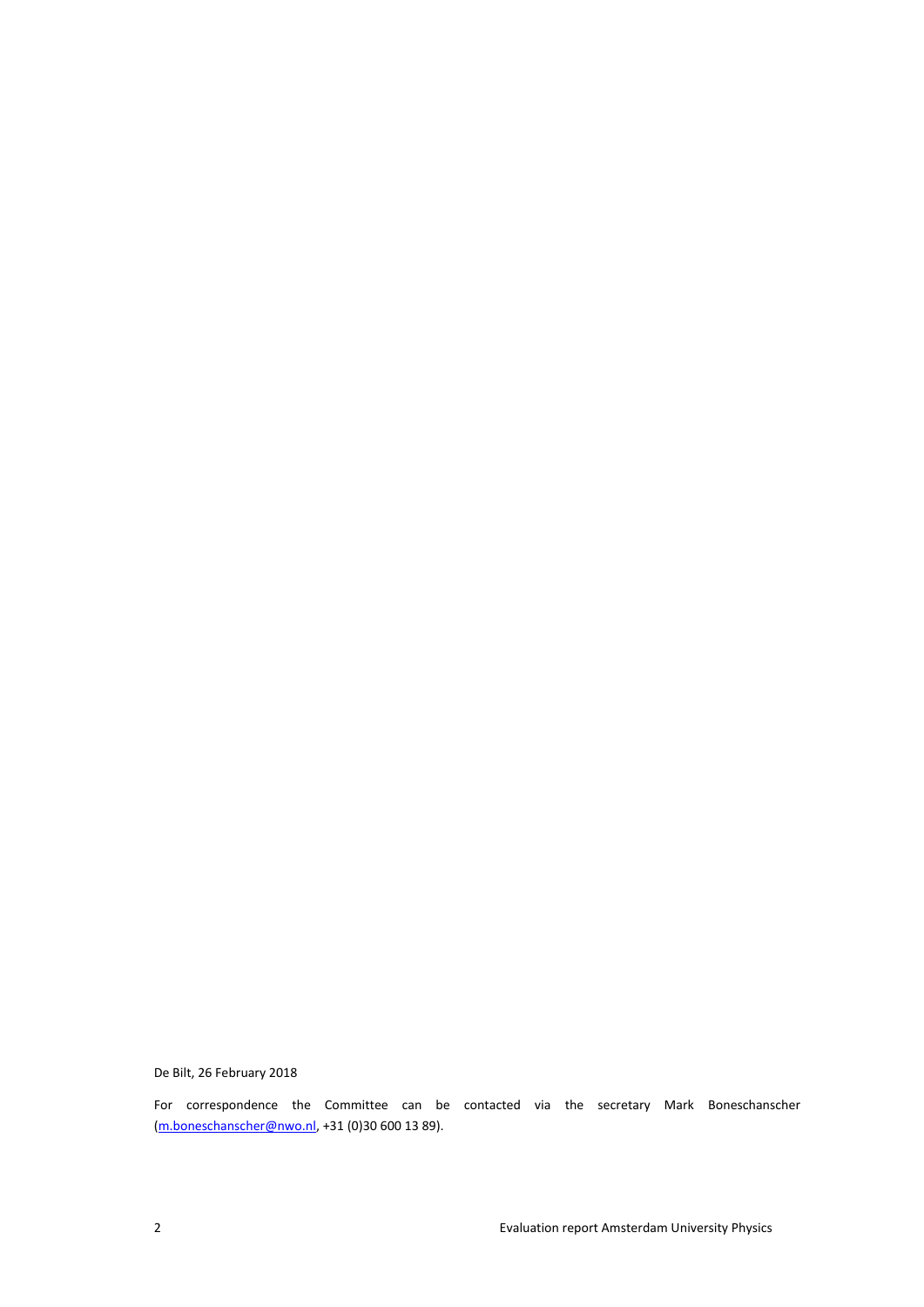### **Content**

| $\mathbf{1}$ |      |  |  |  |  |  |
|--------------|------|--|--|--|--|--|
| 2            |      |  |  |  |  |  |
|              | 2.1  |  |  |  |  |  |
|              | 2.2  |  |  |  |  |  |
|              | 2.3  |  |  |  |  |  |
|              | 2.4  |  |  |  |  |  |
|              | 2.5  |  |  |  |  |  |
| 3            |      |  |  |  |  |  |
|              | 3.1  |  |  |  |  |  |
|              | 3.2  |  |  |  |  |  |
|              | 3.3  |  |  |  |  |  |
|              | 3.4  |  |  |  |  |  |
|              | 3.5  |  |  |  |  |  |
| 4            |      |  |  |  |  |  |
|              |      |  |  |  |  |  |
|              |      |  |  |  |  |  |
|              |      |  |  |  |  |  |
|              | A3.1 |  |  |  |  |  |
|              | A3.2 |  |  |  |  |  |
|              |      |  |  |  |  |  |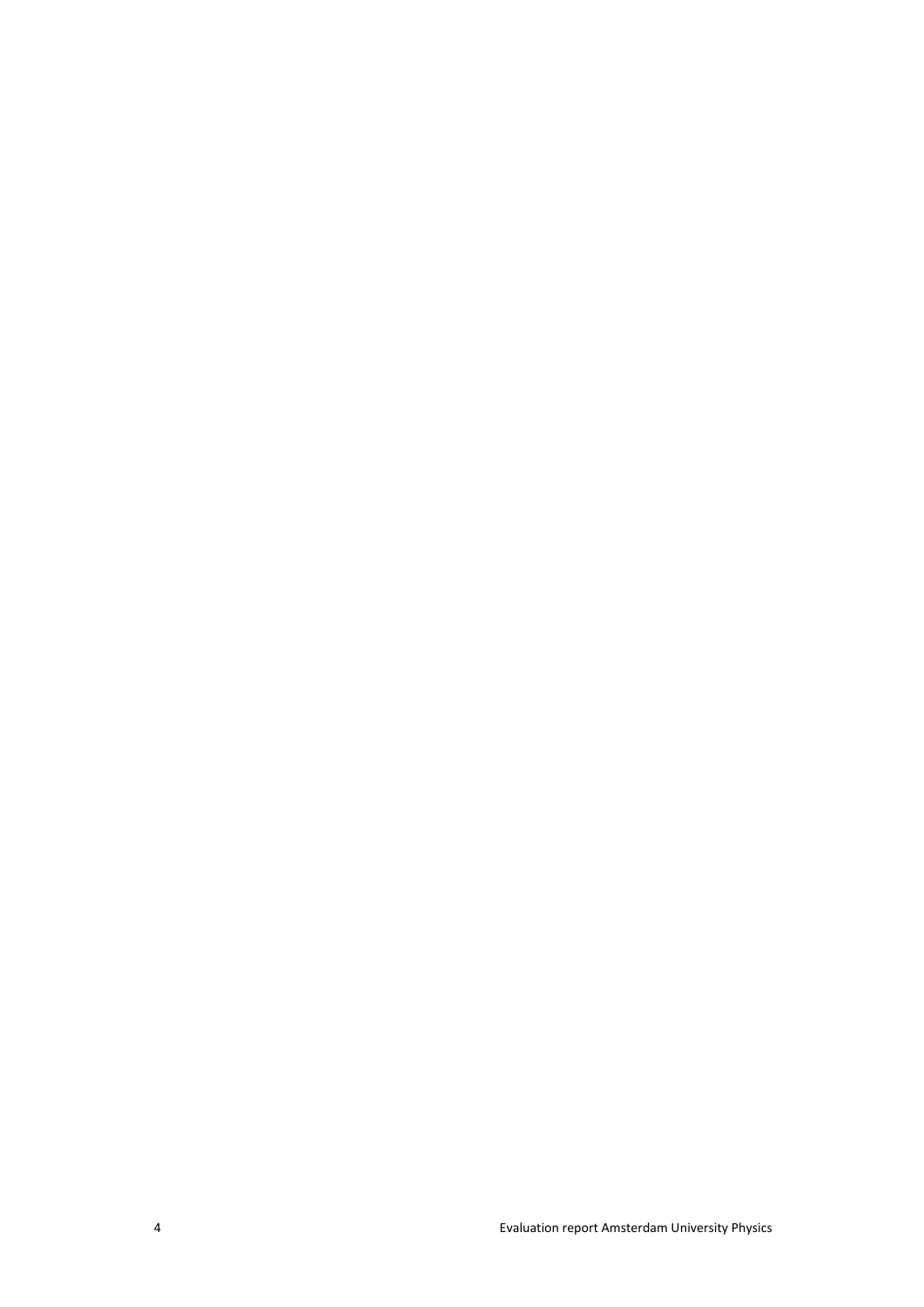### <span id="page-4-0"></span>**1 Foreword**

In this report the results of the scientific assessment of the physics research carried out at the Vrije Universiteit Amsterdam (VU) and the Universiteit van Amsterdam (UvA) are presented. The purpose of this report is to present a reliable picture of the research quality, relevance to society and viability of Amsterdam University Physics, to reflect on the PhD programmes, research integrity and diversity, and to advise on the strategy, governance and leadership of the institutions in which the various research teams are embedded.

Information on the method used by the Committee in this research assessment can be found in Chapter 2 of this report. Despite the fact that the utmost was asked from the logistical skills of the organisation due to the  $$ otherwise well predicted – extreme weather conditions during the site visit, all interviews and related activities were carried out successfully, albeit in a different order. The site visit was very pleasant and informative. We heard interesting presentations and had stimulating discussions, both with the staff member of the various teams involved in Amsterdam University Physics as well as within the Committee itself. For this I would like to thank the organising committee of both universities and their support staff, as well as the Committee members, who all were prepared to go to great lengths to make this evaluation possible.

This evaluation comes at a point in time that – despite great efforts from both the UvA Institute of Physics and the VU Department of Physics and Astronomy – it was decided not to merge these institutions into one single entity. This decision came as a disappointment to many physicists involved, as the process that led to this decision took the better part of the 7 year review period, and seemed to be very promising. A point of view shared by the Committee. As this decision was taken relatively recently, the full impact of this development has not been translated in a revised strategy. Hence, the Committee found it necessary to devote part of this report to address this issue.

It is clear that the Amsterdam University Physics stands at a crossroad, and that the actions taken within this year will be decisive for the coming decade(s). We hope that this evaluation, besides reporting about the excellent quality and relevance to society of Amsterdam University Physics, may be of help in shaping this future.

On behalf of the entire assessment Committee,

Prof.dr. Gerard van der Steenhoven Chairman of the Evaluation Committee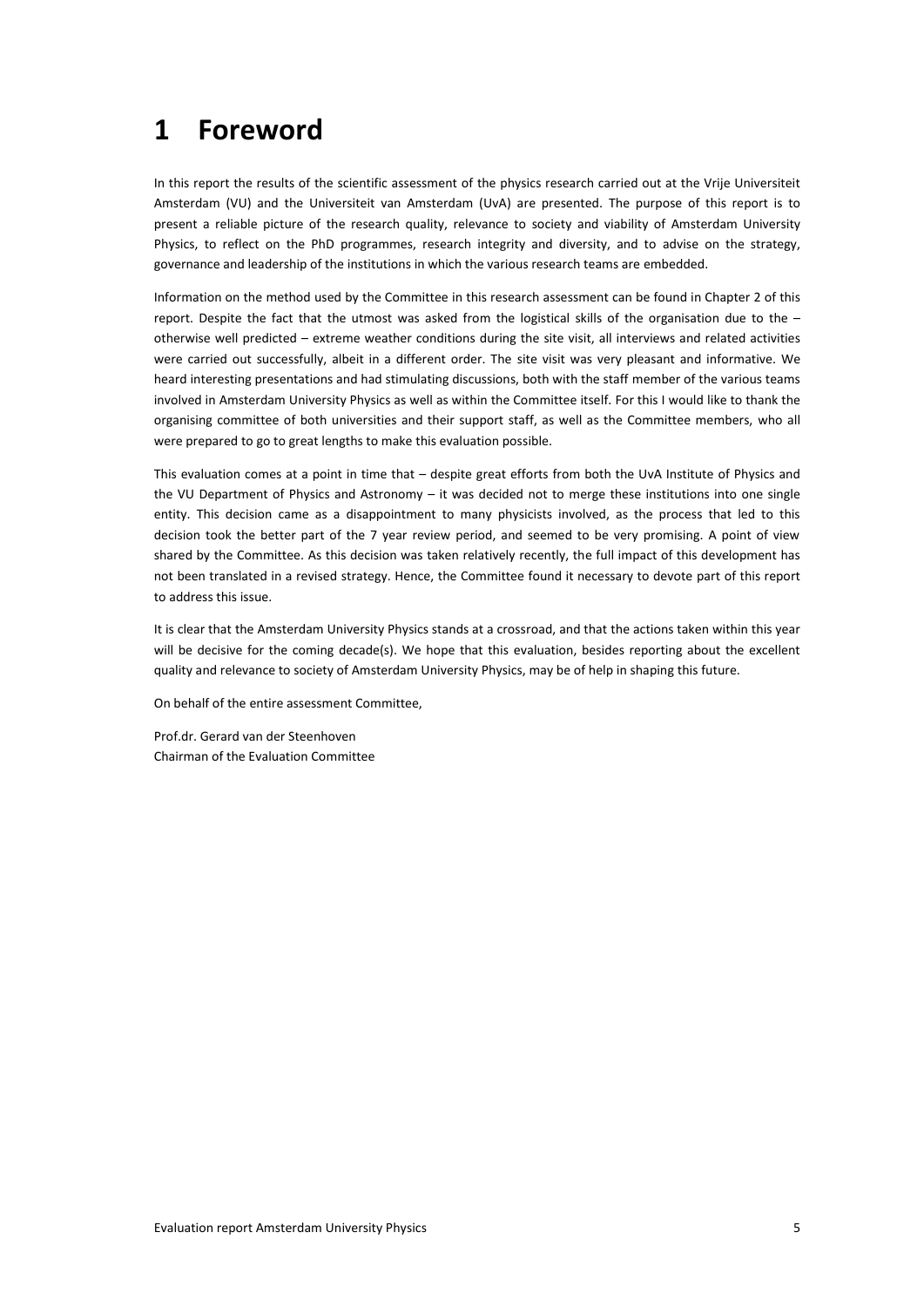### <span id="page-5-0"></span>**2 Preamble**

#### <span id="page-5-1"></span>2.1 **Scope and context of the review**

This evaluation concerns the research carried out at the physics departments of the Universiteit van Amsterdam (UvA) and the Vrije Universiteit Amsterdam (VU) in the period 2010-2016. Every six years Dutch universities are required to evaluate their research activities in accordance with a Standard Evaluation Protocol (SEP) that has been developed by the Royal Academy of Sciences (KNAW), the National Science Funding Agency (NWO) and the Association of Dutch Universities (VSNU). Over the previous evaluation period (2001-2009) this was done in a nationally coordinated effort over all Dutch university physics research groups. In the current evaluation period the universities decided for a more local approach, with a joint evaluation of the two Amsterdam universities.

The assessment was carried out in accordance with the SEP 2015-2021. The primary aim of this protocol is to ensure a transparent, unified and fair assessment of a) the quality and b) relevance for society of publicly funded research, and c) the viability of the research unit towards the future. The Evaluation Committee assigned a ranking or category (1 to 4) for each of these three criteria, in accordance with definitions in the SEP. For a description of the three assessment criteria and an explanation of the categories utilised, see paragraph [2.5](#page-6-2) and Appendix 4.

The physics research at the two Amsterdam universities is jointly organized in four research units – all part of the Institute of Physics (UvA) or Department of Physics and Astronomy (VU). The units were all individually assessed and assigned a category on the criteria of research quality, societal relevance, and viability. The four research units are:

- LaserLaB (representing five of the experimental physics groups of the VU physics department)
- Van der Waals-Zeeman Institute (WZI, representing all experimental physics activities except particle physics – of the UvA Institute of Physics)
- Institute for High-Energy Physics (IHEF, joint unit of UvA and VU groups, which together form an integral part of Nikhef, the national institute for subatomic physics)
- Institute for Theoretical Physics Amsterdam (ITFA, the theoretical physics division of the UvA Institute of Physics)

In addition, the Committee was asked to provide a qualitative assessment of the Institute of Physics (UvA) and the Department of Physics and Astronomy (VU) as a whole in relation to their strategic targets and to the governance and leadership skills of its management, and to reflect on the PhD programmes, research integrity and diversity.

#### <span id="page-5-2"></span>2.2 **The Evaluation Committee**

The Evaluation Committee was appointed by the Executive Boards of UvA and VU and consisted of:

- professor Gerard van der Steenhoven (chair), Royal Netherlands Meteorological Institute (KNMI) and University of Twente
- professor Peter Littlewood, Argonne National Laboratory
- professor Jun Ye, University of Colorado Boulder
- professor Monika Ritsch-Marte, Medical University of Innsbruck
- professor Albert de Roeck, University of Antwerp and CERN
- professor Roberto Emparan, University of Barcelona
- professor Villy Sundström, Lund University

A short curriculum vitae of each member is included in Appendix 1. The Committee was supported by Dr. Mark Boneschanscher (NWO).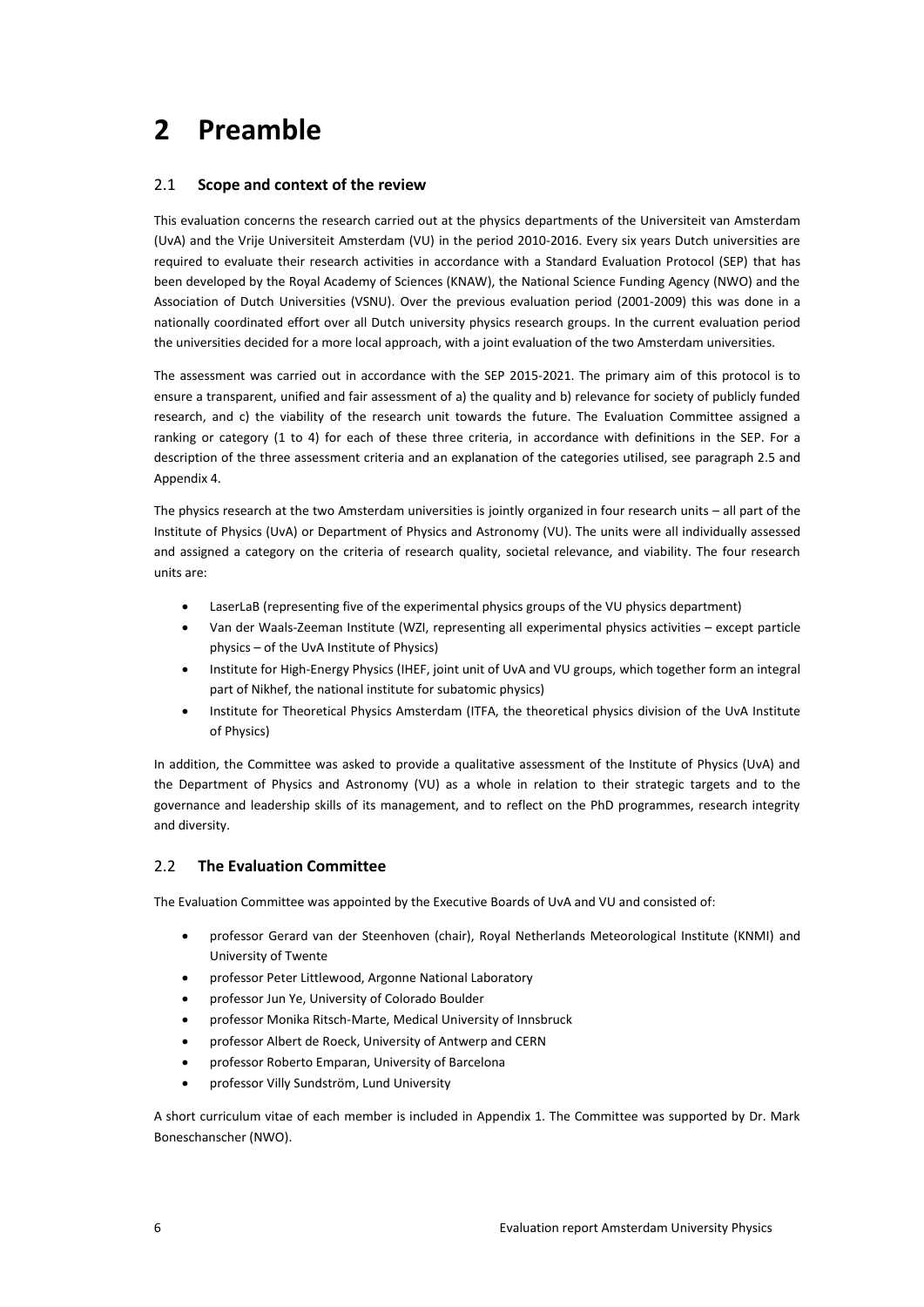Before the site visit all members of the Committee signed a statement of impartiality and confidentiality conform the SEP. Hereby they declared to have no personal, professional or hierarchical relationship with members of staff, management or board of a nature that leads to bias in the assessment process.

#### <span id="page-6-0"></span>2.3 **Data provided to the Committee**

When invited, the Committee members were provided with the site visit programme, the Terms of Reference, and the SEP 2015-2021. One month prior to the site visit the Committee was supplied with the combined selfevaluation reports of the four research units, including a department-level description of the governance and education, and all other information required by the SEP.

#### <span id="page-6-1"></span>2.4 **Procedures followed by the Committee**

Prior to the site visit, all Committee members independently studied all the written information supplied by the two universities. The chair prepared a division of tasks, according to which the Committee members were assigned particular evaluation criteria and/or particular research units. Although (at least) two Committee members were assigned to give particular attention to one research unit, all members studied the material of each unit and were actively involved in questioning the group members and in the discussion leading to the conclusions of this assessment. As homework, the Committee members drafted their first questions and initial conclusions on the assigned topics.

At the beginning of the site visit the Committee discussed the SEP criteria and categories to ensure that a common framework would be used during the actual interviews and assessments. Thereafter the Committee visited the four research units, and interviewed external stakeholders, PhD students, tenure trackers, and scientific as well as managerial staff members from both universities. The weather conditions prior to and during the visit made it impossible for some Committee members to be present during the *entire* site visit. However, the schedule was rearranged in such a way to accommodate the presence of the primary responsible Committee members for each research unit during the discussions with that unit. Moreover, in the end all but three Committee members participated in the full site visit, one Committee member participated through a telephone connection and two Committee members missed only one (but not the same) day of the site visit. For the final programme of the site visit see Appendix 2.

After the interviews the Committee discussed its findings in a closed session, and adjusted the preliminary assessments accordingly. These closed sessions were done with the entire Committee (the Committee member that could not be present was connected by phone). Once the Committee agreed on the integral draft of the evaluation report, it presented its findings orally to representatives of the university boards and the university staff.

This draft was elaborated to a full report, based on both the documentation provided by the universities and the information gathered during the site visit. The final version of the report was obtained after various iterations within the Committee via email. This report was supplied to the universities on 2 February 2018 for a factual check, and subsequently submitted to the university boards.

#### <span id="page-6-2"></span>2.5 **Assessment criteria and categories**

In accordance with the SEP 2015-2021, and taking into account international trends and developments in science and society, the Committee assessed the following three criteria of the research units:

- *Research quality*: the Committee assessed the quality of the unit's research and the contribution that the unit makes to the body of scientific knowledge. The Committee also assessed the scale of the unit's research results (scientific publications, instruments and infrastructure developed by the unit, and other contributions to science).
- *Relevance to society*: the Committee assessed the quality, scale and relevance of contributions targeting specific economic, social or cultural target groups, of advisory reports for policy, of contributions to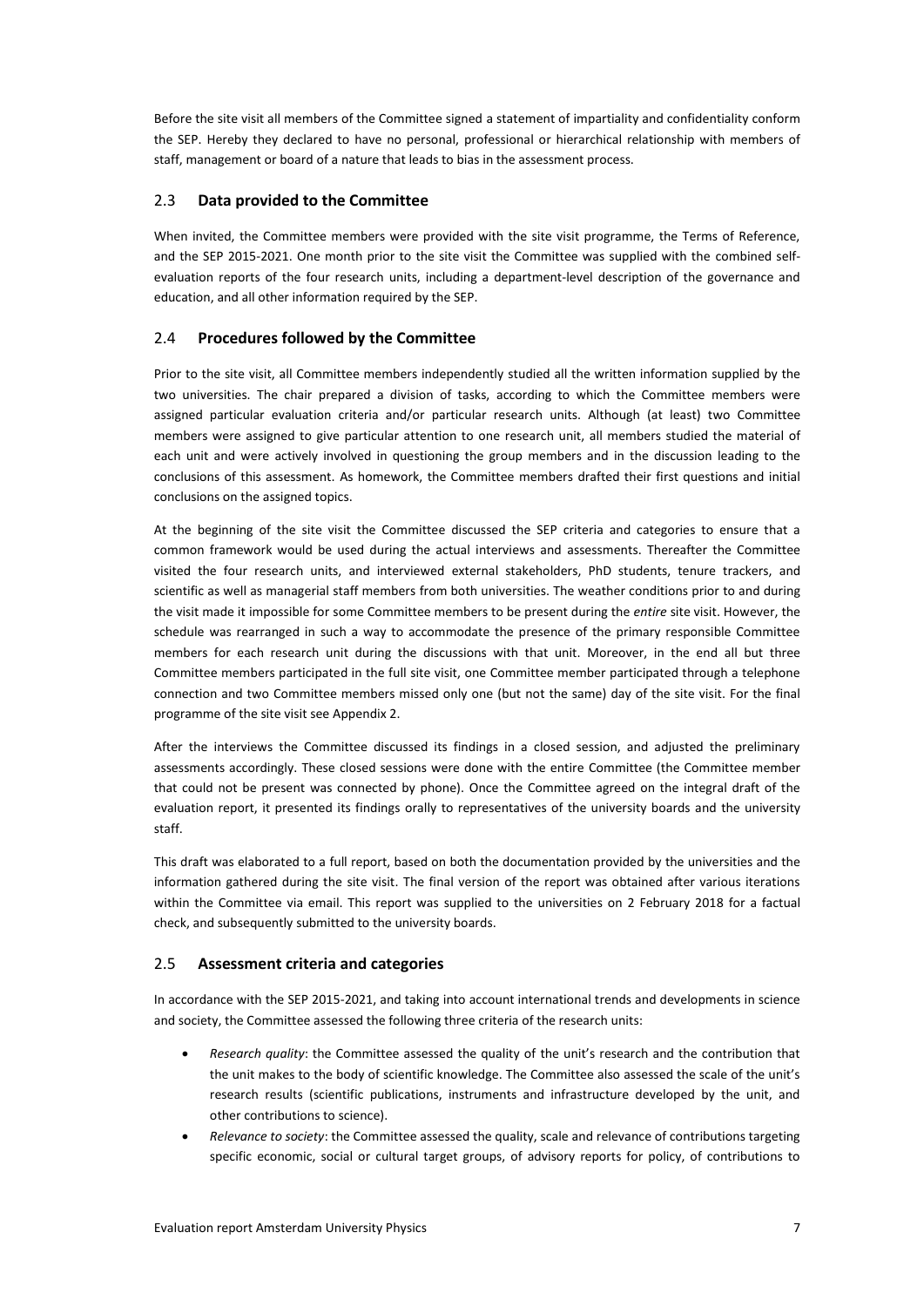public debates, and so on, based on contributions in areas that the research unit itself had designated as target areas.

 *Viability*: the Committee assessed the strategy that the research unit intends to pursue in the years ahead and the extent to which it is capable of meeting its targets in research and society during this period. It also considered the governance and leadership skills of the research unit's management.

The three evaluation criteria were rated according to the four-category scale as specified in the SEP (1. World leading/excellent; 2. Very good; 3. Good; 4. Unsatisfactory – see Appendix 4 for a more elaborate description). The verdict was given in qualitative form  $-$  in terms of a narrative, with the addition of a quantitative figure. Furthermore a qualitative assessment is given of the strategy, governance, and leadership of the Institute of Physics (UvA) and the Department of Physics and Astronomy (VU), specifically taking into account the PhD programmes, research integrity, and diversity.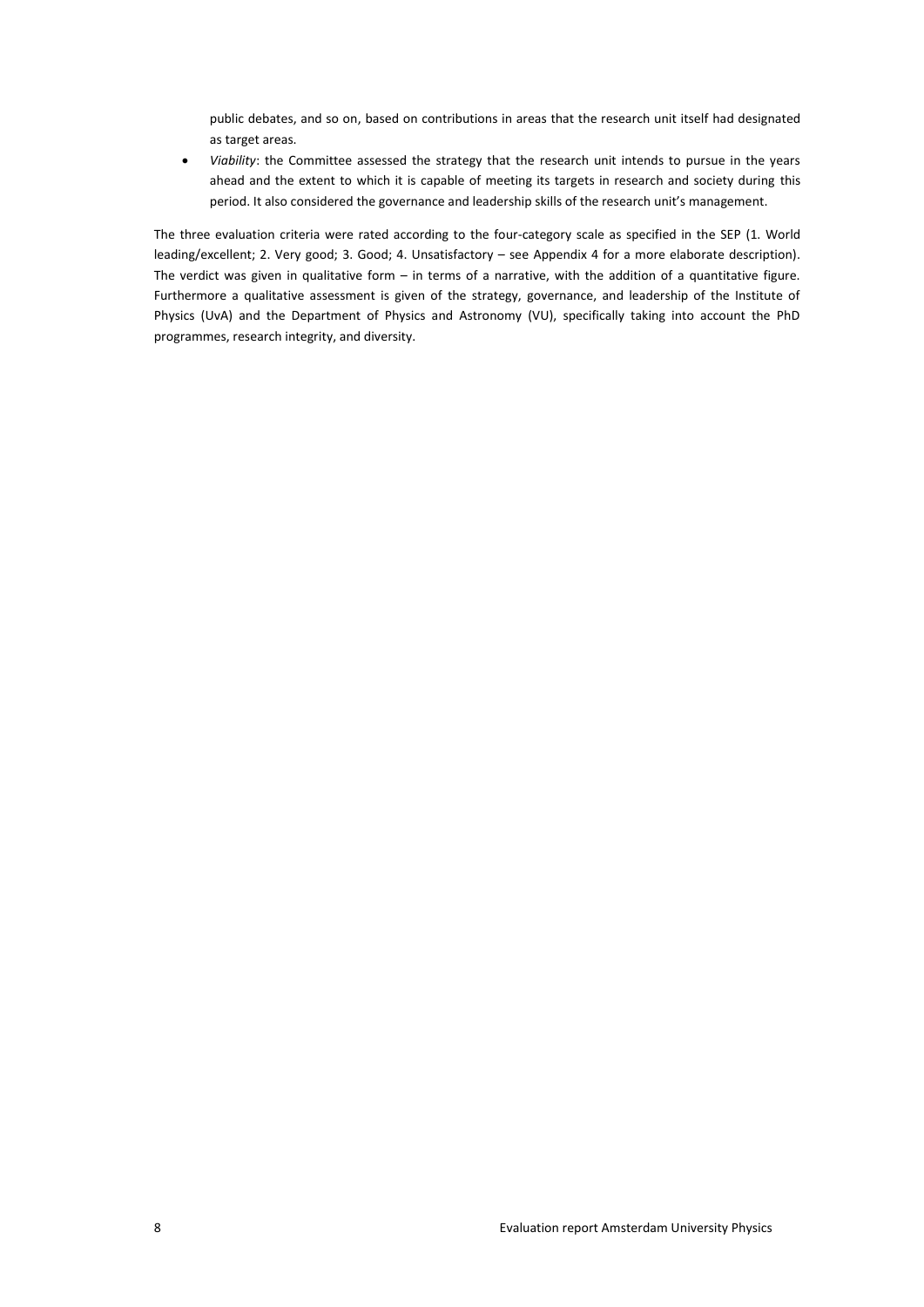### <span id="page-8-0"></span>**3 Evaluation and assessment**

#### <span id="page-8-1"></span>3.1 **Institute of Physics (UvA) and Department of Physics and Astronomy (VU)**

Amsterdam University Physics represents a very strong focus point of high level physics research in the Netherlands. With 350 active physics researchers more or less equally spread over four research units, it compares favourably to the most prestigious physics research centres in a university environment worldwide. Together with other top-level research institutes such as Nikhef, AMOLF and ARCNL, a true centre of excellence in physics research has been formed in Amsterdam.

Both the quality and volume of research in the various teams have grown substantially in most research units. Dedicated decisions by the Dutch government, in the form of the so-called sector plans, have certainly contributed to this growth. But the impressive increase in the number of prestigious grants awarded to physicists in almost every team has been equally important. Each of the four research units has been able to recruit top level researchers in the past decade, resulting in a truly exciting and vibrant research community. This was illustrated by the meeting with external stakeholders having backgrounds ranging from start-ups and SME's to large companies, and from educational services to national television.

In view of these developments the impossibility to form a joint Institute of Physics on one location at the Science Park Amsterdam is extremely frustrating, especially as this decision was taken outside the realm of influence of the leadership of the physics departments involved. Given the attractive prospects of forming a large centre of high quality physics research amidst a series of top level research institutes in the Amsterdam Science Park, given the fact that the educational programs have already been successfully merged at the Science Park location, given the anticipated synergies between individual VU and UvA research teams, and – most importantly – given the fact that the new entity would have the prospect of being one of the world's leading physics institutes in Europe, the Committee urges all stakeholders involved to reconsider the present situation and explore whether any possibility exists to form such a joint VU-UvA physics institute in one location after all. Other joint projects between the two universities such as the Amsterdam University College and ARCNL exist as well in the Science Park and may serve as an example. Cross-fertilization in such an environment is the ideal foundation for unexpected breakthroughs and surprising innovations.

However, if the use of two locations is a hard boundary condition for the future of Amsterdam University Physics, the Committee advises to form  $-$  on short notice  $-$  a concrete plan on how to best make use of these two locations, allowing for individual research teams to move either to the VU campus or the Science Park depending on the best prospects for the given activities. As an example of what the Committee has in mind: the LaserLaB activities on energy and materials might profit from a move to WZI, whereas the business incubator activities of the UvA groups might profit from a move to the Demonstrator Lab at the VU campus. It is not the task of this Committee to fully explore these options, but given the time scales and deadlines involved, the formulation of such a common strategy should be initiated very soon.

To conclude this part of our report, the Committee has noted that a considerable amount of energy is at stake when discussing the issue of the failed merger with individual leading physicists in Amsterdam. In order to prevent a further drifting apart of the two communities, the deans and governing boards of the two universities are asked to take action soon. Otherwise a unique opportunity will have passed, which might be regretted in years to come.

#### *3.1.1 Strategy, governance, and leadership*

The management of the UvA Institute of Physics and the VU Department of Physics and Astronomy has shown extraordinary leadership during the review period by defining a common strategy that should have led to the formation of the joint Amsterdam Institute of Physics. Although the envisioned institute has not materialized, the common strategy has led to substantially increased funding, the recruitment of excellent staff, and growth in output for both universities. It will be a challenge to regain the common spirit in the period to come, and still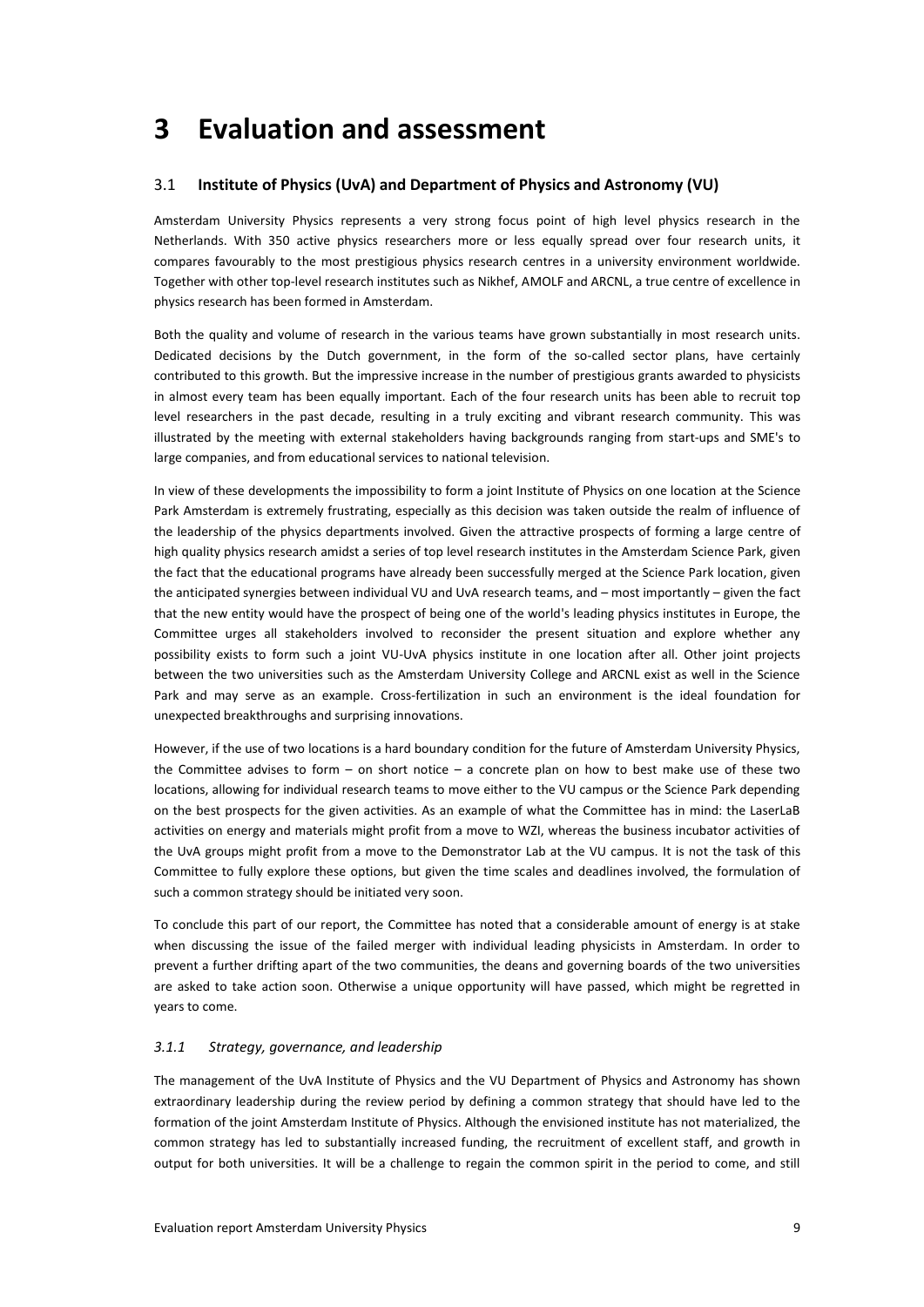profit from the good ideas that were formulated. However, this Committee would like to encourage the management to continue on the course set out during the previous period, to promote further collaboration as much as they can, and – as soon as possible – develop a new common strategy for the coming decade.

The governance of the two organizations is somewhat different, but in both cases it involves little hierarchy as is fitting for organizations consisting of independently operating physicists. As a result the various teams have a considerable amount of freedom when developing their future plans. However, in line with the remarks made above, it is desirable to construct more commonality between the various groups, by at least sharing a common mission and vision for the (near) future.

The management of the four research units comprising Amsterdam University Physics has shown considerable vision during the review period by choosing to represent themselves as a future single entity. It is unfortunate that this goal did not materialize, but this cannot be attributed to a lack of leadership at this level. As for the individual research units, proper leadership resulted in a range of successes in each research programme, where the well-chosen participation in gravitational wave research with the subsequent seminal discovery of gravitational waves can serve as an example. Moreover, the impressive number of grants approved in each of the four units is further evidence of considerable leadership and a well-defined strategy. The Committee now urges the management of the four research units to make an inventory of the combined research portfolio, and – given the outcome on a joint or a bilocation – to define a strategy on how to maximize collaboration and synergy.

#### *3.1.2 PhD programmes*

UvA and VU have joined forces in the physics bachelor and master programmes. The master programme offers courses directly linked to the research topics of the different research groups. This is an excellent way to get welltrained and motivated PhD students. The nominal length of the PhD studies is four years, independent of the origin of funding. Bursary students are treated equally as far as possible. Broad advertisement of PhD vacancies and participation of several staff members in the selection process ensures many and diverse applicants, and admission of the best students from a scientific and social perspective. A promotor and additional supervisors assure quantity and quality in supervision. In addition, all units have a third independent supervisor from another group, or a similar function (department-wide PhD monitor at VU), to act as a confidentiality advisor in case of conflicts between supervisor and student.

A training and supervision plan is set up right after admission, defining the project and courses to be taken, and discussed during the annual progress meeting. This guarantees that steady progress is maintained. Preparations for finding a job after the PhD years are part of these discussions. Approval of the theses by promotor, supervisors and reading committee assures high international standard of PhD Theses. Participation of up to 10% in teaching is an effective mechanism to broaden the physics knowledge of PhD students and provides pedagogic skills useful later in their careers.

The above was confirmed in a meeting of the Committee with a group of excellent and well-motivated PhD students. When asked the PhD students were happy and enthusiastic about their position and secondary circumstances. Moreover, the PhD students stated their appreciation of the corresponding educational programme and their willingness to participate therein. At the same time the Committee noted that, despite active measures being taken on this subject, the time to completion of their theses is for most Amsterdam physics PhD students beyond the nominal 4 years. This is in particular the case for VU and LaserLaB. Several reasons were given for this, but nevertheless this is a situation that must be attended to and improved. The Committee suggests developing an independent monitoring tool or instating a supervisory committee in order to create an improved attitude and awareness with respect to the duration of individual PhD programs.

After PhD graduation unemployment is virtually unknown. Approximately 40% of the students take up postdoc positions in the same or another field (somewhat higher for ITFA, ~60%), 30-40% finds a job in industry or governmental research, and the remaining 20-30% finds a job outside academia (consultancy, finance, teaching, policy making, etc.).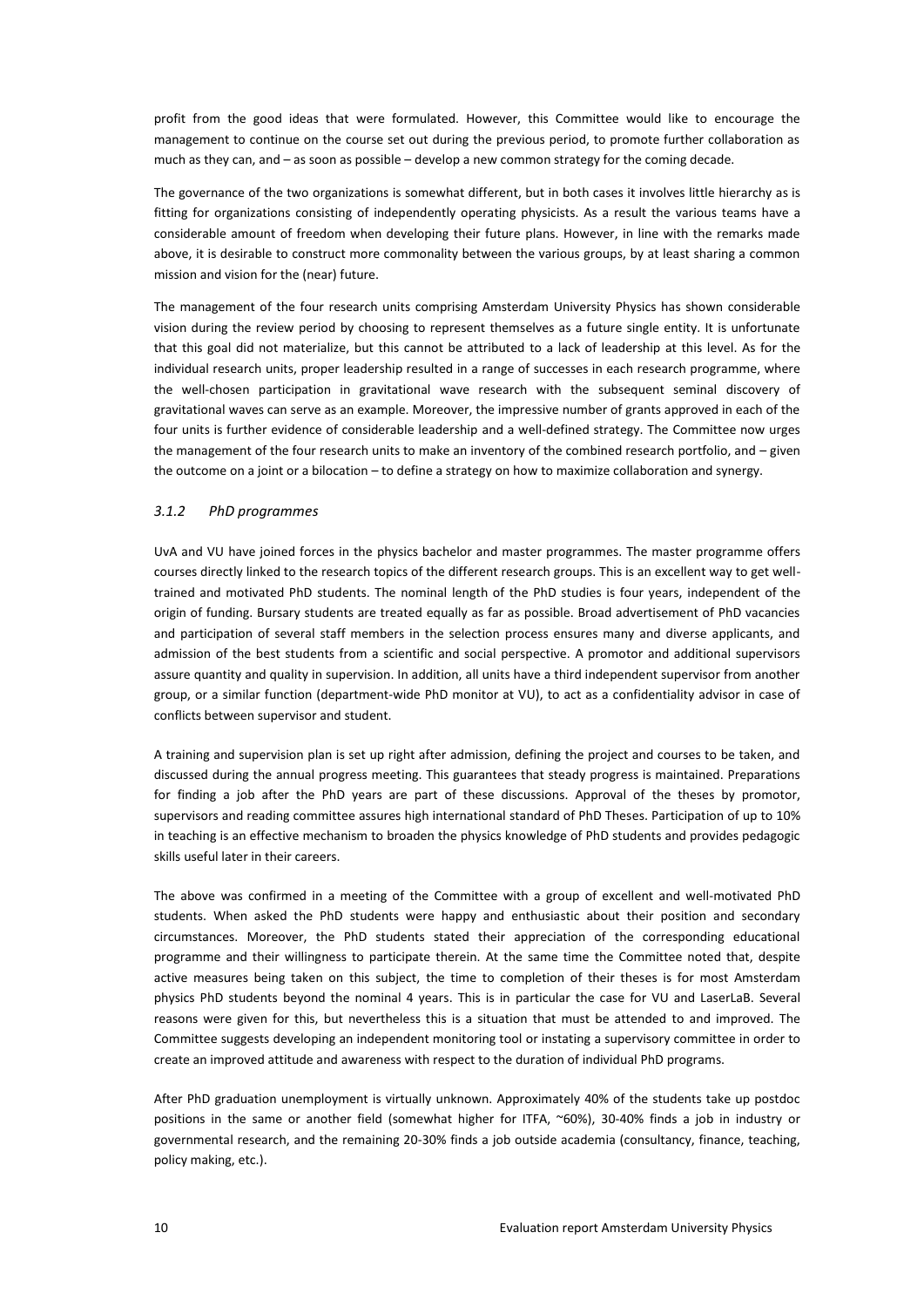#### *3.1.3 Research integrity*

No major or minor issues providing evidence of a breach of scientific integrity have been brought to the attention of the Committee. Moreover, the Committee learned that all PhD students are requested to participate in a course on scientific integrity. Nevertheless, the Committee observed that not all staff members are fully aware of the procedures that need to be followed once they are confronted with a case involving a possible breach of scientific integrity. The Committee recommends to prepare a plan for bringing the existing policy under the attention of all ranks of staff, and to further stimulate the open environment and discussions on this topic, e.g., by addressing this on meetings that are attended by all scientists.

Finally, the Committee observed with pleasure that in response to increasingly stringent boundary conditions for data storage set by funding agencies and publishers, the universities have developed tools to help researchers to meet these requirements, and to enable safe storage and sharing of research data.

#### *3.1.4 Diversity*

Considerable progress has been obtained at both universities regarding the gender balance of the staff. In particular several new female professors have been hired, which is important as they serve as role models for students. Moreover, a large cultural diversity is observed at each research unit based on the fact that many nationalities are represented in the scientific staff.

At the same time the Committee has several concerns regarding the development of diversity. Although the right policies seem to be in place, the Committee noticed that there was still clearly an unconscious bias with respect to gender differences. In that respect the awareness thereof and of the diversity policy in general was perceived to be more mature at the VU physics as compared to the UvA physics research units. This was underlined by the discontinuation of the faculty-wide support for the UvA MacGillavry fellowship programme, conveying the wrong signal towards prospective female junior scientists.

Therefore, the Committee recommends that when discussing diversity more attention should be given to the concept of inclusion rather than the numerical progress obtained. As a more specific recommendation the Committee suggests to pay more attention to the so-called two-body problem of young physicists, i.e., the challenge of combining the career opportunities of young couples, when they apply, and in their first months after the start of their contract.

#### <span id="page-10-0"></span>3.2 **LaserLaB**

This successful research unit works actively on the frontiers of light-matter interactions ranging from atoms and molecules to living cells and tissues, as well as on sustainable energy. It has 30 PI's and a total of approximately 120 researchers. The lab is internationally visible and well-connected with joint research activities across Europe, for example being part of *European LaserLaB* which provides networking opportunities and transnational access.

#### *3.2.1 Research quality*

The Committee considers the scientific work of LaserLaB to be excellent. There are a number of examples, ranging from the area of fundamental physics to biophysics, that are world-leading in research quality. The strategy to staff the research unit with excellent researchers, give them intellectual freedom, and encourage them to work together in teams of 3-5 PI's is obviously very effective.

Lasers are the foundational technology for this research unit. This common technical base connects various scientific efforts at LaserLaB in a fruitful manner, for example, coherent diffractive imaging, or comb-assisted transfer of stable light. The unit thus has a number of shared technicians as well as shared technical infrastructure. Experimental collaboration is a highlight in LaserLaB, with several common projects being carried out between different groups.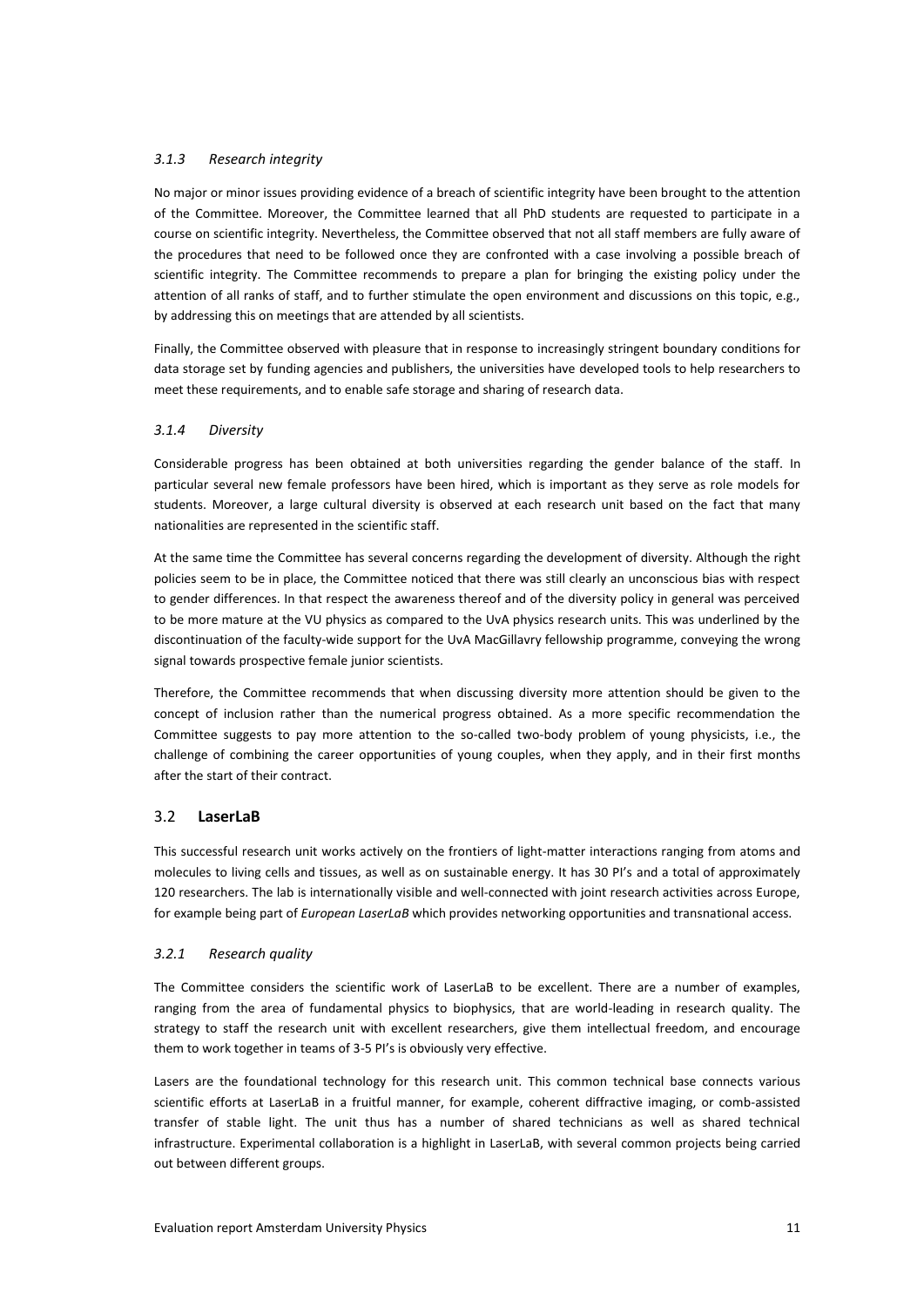The quality of the research in the past few years is reflected in the truly impressive track record in high-level funding, including several ERC grants (3 advanced, 2 consolidator, 1 starting, 3 proof of concept) besides several highly competitive national grants.

Quantitative assessment research quality: 1

#### *3.2.2 Relevance to society*

The societal relevance of LaserLaB is amazingly strong. The work on technology transfer being carried out at LaserLaB is creative, unique, and sets an example for other such groups elsewhere in Europe. The high-tech startups emerging from this group are having significant social and economic impact, as illustrated by the recently awarded NWO valorisation prize.

The Committee commends the establishment of the Demonstrator Lab, which is a very effective means for tech transfer. Before the Demonstrator Lab was established, LaserLaB was already involved in getting technology out of the research labs. For example, they had invented fiber-top technology by placing a cantilever directly at the output surface of the fiber. This grew out of a Casimir force measurement, and it now turns into several sensor applications.

This strategy has been institutionalized through the establishment of the Demonstrator Lab, a very creative setup allowing physicists to bring their ideas to market. The Lab helps with a first analysis of ideas, an evaluation of the business case, provides support for space, equipment, network, strategy, seed funding, and moreover implements regular checkpoints. In the first year, 15 ideas were proposed to the market groups, and 8 became registered start-ups. The Demonstrator Lab provides an incubator place for people to explore ideas, but once a company is formed, people move out of the Demonstrator lab. The key to success of the Demonstrator Lab formula is the lowering of the threshold for scientists interested in technology transfer. The Lab also teaches master students a course on entrepreneurship for physicists. The concept of the Demonstrator Lab created by experimental physicists of the LaserLaB may well serve as a best-practice-example that reaches out beyond the Netherlands.

Quantitative assessment relevance to society: 1

#### *3.2.3 Viability*

LaserLaB has been very successful in the past, but the Committee has identified several critical issues which require immediate attention to avoid potential harm for the research unit.

Most importantly the viability of LaserLaB is unfortunately affected in a negative way by the failed merger. The fact that the educational curricula of UvA and VU were combined while the planned joint location of the research units could not be realized in the end, may turn out to be a threat for LaserLaB. If they do not enforce active measures to recruit research students, they might become too decoupled from the 'student flux'.

The PI's from LaserLaB are still very eager on a closer collaboration with groups from UvA, which would be greatly facilitated by shorter distances between collaborating groups. If the most preferred option of a single location on the Amsterdam Science Park is out of reach, alternatives should be sought without any delay. In such a scenario the planning of the new building that the VU is developing for the LaserLaB researchers (since their current building will be demolished in a few years) should be made as soon as possible. Since this new building probably offers a unique time-window to implement good spatial boundary conditions for closer collaboration, the planning should not be restricted to technical requirements, but should include detailed plans on how to accommodate specific VU - and UvA! - groups who would like to interact more in close vicinity, e.g., by allowing for a flexible mixing of groups across departments in the new building.

The Evaluation Committee sees various possibilities in this respect, for example between the optical tweezers group from LaserLaB and the soft matter group at UvA working on colloidal systems. Or, as another possible example, energy and materials research is being carried out by a single research group at LaserLaB, which raises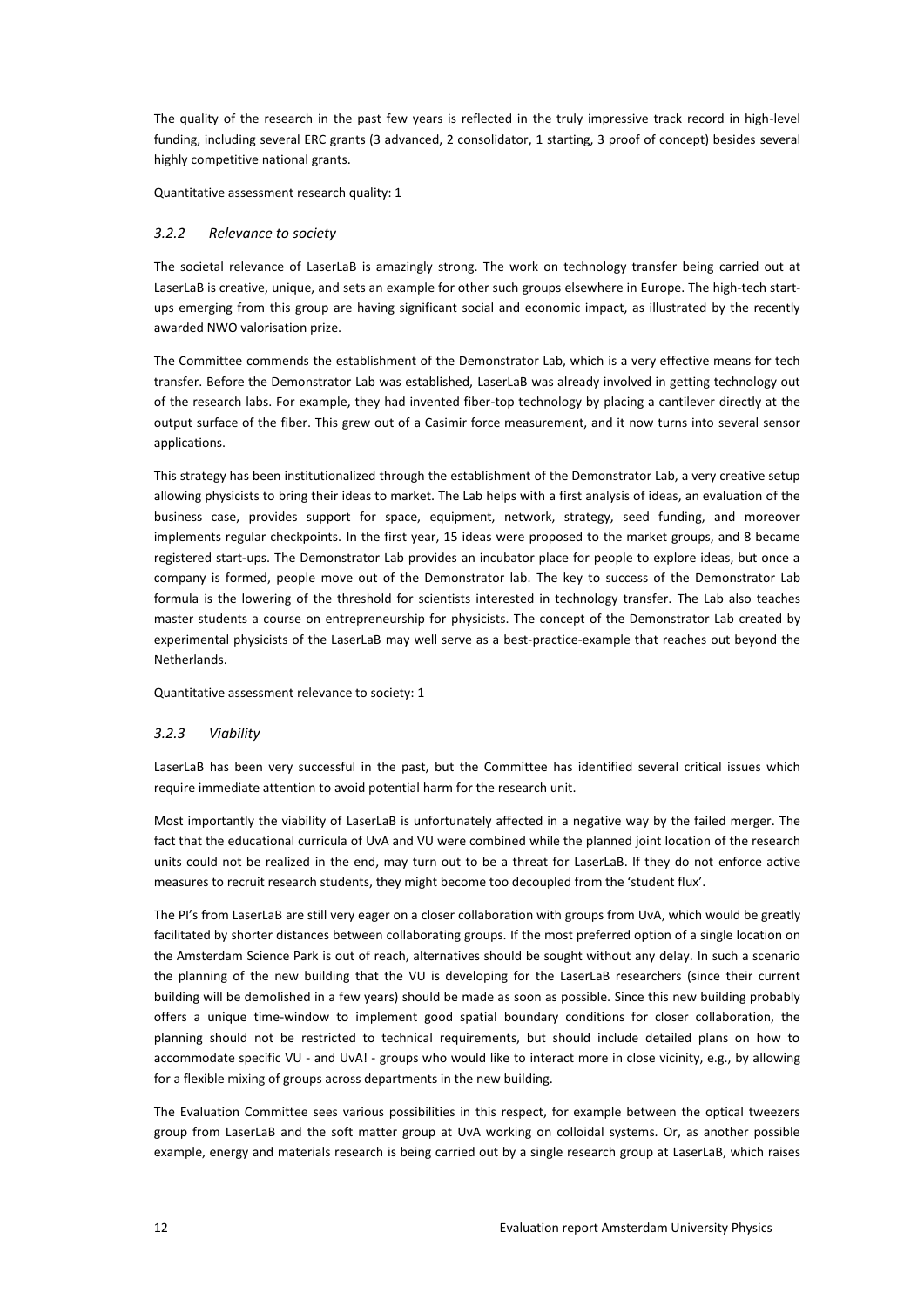the question on how a single group can compete with a very active worldwide effort. A new initiative between the two universities and AMOLF is underway, which may help with this issue. Naturally, in some cases special infrastructural requirements (as in the Quantum Gases lab) will prevent a migration of the lab. Here the already discussed fiber link between the two campuses will be a better solution.

It is recommended to set up a committee in the near future that will address possible ways of collaborating more closely with selected UvA teams, as well as the consequences for LaserLaB of having educational programs at a remote campus. Methods need to be developed to encourage students to move from one location to another for enhanced research and learning experiences. Also for this reason the Committee recommends to establish a quick and direct line of public transport that students and staff can use to commute between the two locations. This is a prerequisite for joint events (such as seminars or colloquia) to be successful.

Moreover, the long-term sustainability of Demonstrator Lab is not clear. A worrisome issue is the prospect that the University technology transfer office may limit the number of shares an inventor can have to < 5% shares. The Committee strongly recommends that the university provides support to - instead of placing limits on - this wonderful initiative.

And finally, a strategic effort at the VU Department of Physics level will be needed to find outstanding candidates to replace the prominent PI's of LaserLaB who will retire in coming years. Possibly the 'tiling' that has already been adopted in recent hirings, providing an overlap between two successive generations, can again be realized here, for the maximum benefit of the lab.

Quantitative assessment viability: 2

#### <span id="page-12-0"></span>3.3 **Van der Waals-Zeeman Institute**

This research unit has developed around three interacting pillars of experimental physics research: hard condensed matter, quantum gases, and soft condensed matter. Within these notably distinct topics the unifying theme is the study of emergent properties of complex matter, both quantum and classical, which provides an intellectual unity. The WZI has laid out a set of grand challenges for their research strategy which are at the forefront of the fields.

#### *3.3.1 Research quality*

Over the recent review period, the WZI has been strongly rebuilt with a number of new hires in all three areas. The overall impression of the Committee is that it has developed into a vibrant, interactive, and ambitious research community. It has seen a growth of about 70%, is financially stable, and has been making reinvestments in the group, for example by supporting the new hires and using base funding for infrastructure and equipment.

The Committee acknowledges the high quality of the research performed in the hard condensed matter groups. The strategy to grow high quality single crystals in house, but to rely on (inter)national collaborations for specialized thin films is commendable, as this fits well with the size and positioning of the groups.

The establishment of new cold atom and trapped ion labs is applauded by the Committee. The new labs have developed unique physical systems to work with that are very attractive. This has reinvigorated the activities of WZI on quantum gases, showing great potential for the future.

Also the soft matter groups perform high quality research, exploiting their broad research network in the greater Amsterdam region, especially with AMOLF. The Committee supports the strategy to further strengthen these connections, and the plan to unify the circa 90 soft matter researchers in the area into one large collaborative research effort on soft matter.

Furthermore, the Committee has seen notable evidence of good collaboration with theorists from ITFA, positively impacting science and productivity in both directions.

The Committee is of the opinion that WZI has grown uniformly – no weaker groups being present – into a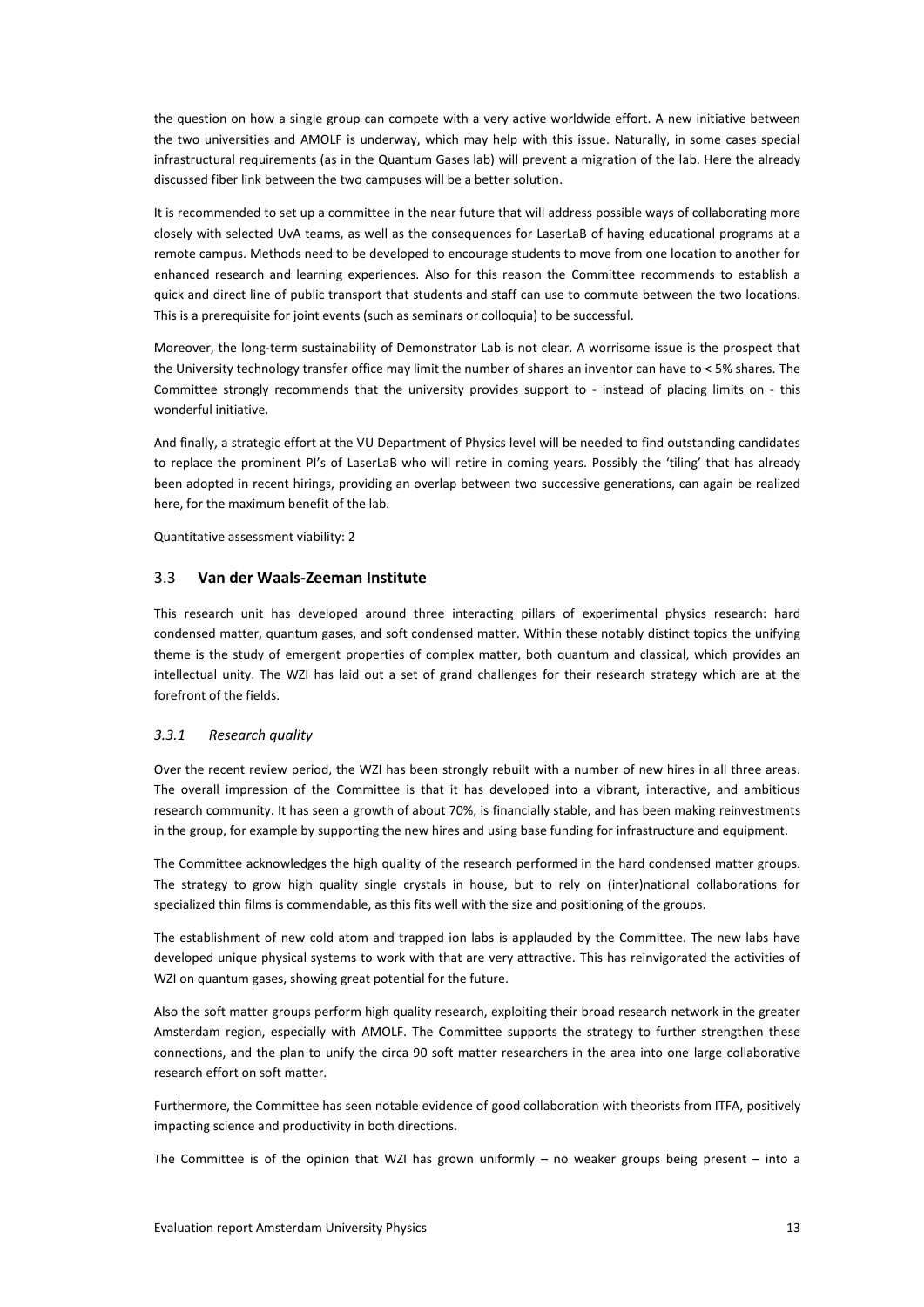research unit with ambitious PI's that conduct very good, internationally recognised research. Therefore, the Committee holds little doubt that, as these programs mature, they show promise of developing into worldleading activities.

Quantitative assessment research quality: 2

#### *3.3.2 Relevance to society*

The grand challenges of WZI span from interesting fundamental and theoretical problems to important practical problems of great potential impact to society and industry. Examples of the former are work on understanding the glass transition in condensed matter physics, or the exploration of new types of interactions in quantum gases. Studies of new materials for photovoltaics, like organometal halide perovskites, and understanding friction at the microscopic level could have great impact on how energy is produced and used. Research output consequently covers a broad spectrum from fundamental to directly applicable science, such as material science, chemistry and engineering.

WZI is very active in outreach through a number of different activities aimed at the general public. There is also a lot of valorisation of scientific results through partnerships with multinationals, SME's, and non-profit organisations, as well as by the founding of start-up companies. Apart from generating income, these collaborations contribute to anchoring WZI research in society. This is also visible in the active participation of WZI in the combined UvA-VU Amsterdam Physics Research and Innovation Lab (APRIL), that hosts amongst others the Demonstrator Lab described earlier.

It is the view of the Evaluation Committee that the WZI makes an outstanding contribution to society through its multifaceted outreach activities and valorisation of scientific results.

Quantitative assessment relevance to society: 1

#### *3.3.3 Viability*

The WZI strategy to achieve research excellence across a varied programme from fundamental physics to physics with long-term applications has been successful during the evaluation period, judging by the very good, significantly increasing funding over the evaluation period (it almost doubled), and high quality and impact of published work (RI = 2-4, with an increasing trend). The Evaluation Committee considers the strategy to be good, especially given the combination with the very good experimental facilities. The group has also been successful in rejuvenating the age structure among PIs, and the new PIs have already proven to be successful in establishing their own external funding and developing new experimental facilities. This, together with the very active outreach activities and various collaborations with industry, forms as a strong basis for future success. The Committee applauds the fact that the research unit reserved money for strategic reinvestments. The newly initiated collaboration between soft condensed matter physicists in the Amsterdam area is also recognized by the Committee as an important step to make physics research in Amsterdam stronger and more visible.

A potential risk is the large fraction of temporary funding with respect to the base funding. This risk is however partially mitigated by the base funded PhD positions provided by the IoP, significantly increasing the agility of the WZI to set up new research directions. Two ERCs grants have been obtained during the evaluation period, one starting and one consolidator grant, indicating competitiveness also in the near future.

As for its strategic plan, the WZI has a clear vision to be seen as one of the top 10 of comparable institutions in Europe and competitive globally. With the recent hires, strong partnerships with neighbouring institutions on the Science Park and VU, and a solid funding position, it is in a good position to ascend to that rank.

Quantitative assessment viability: 1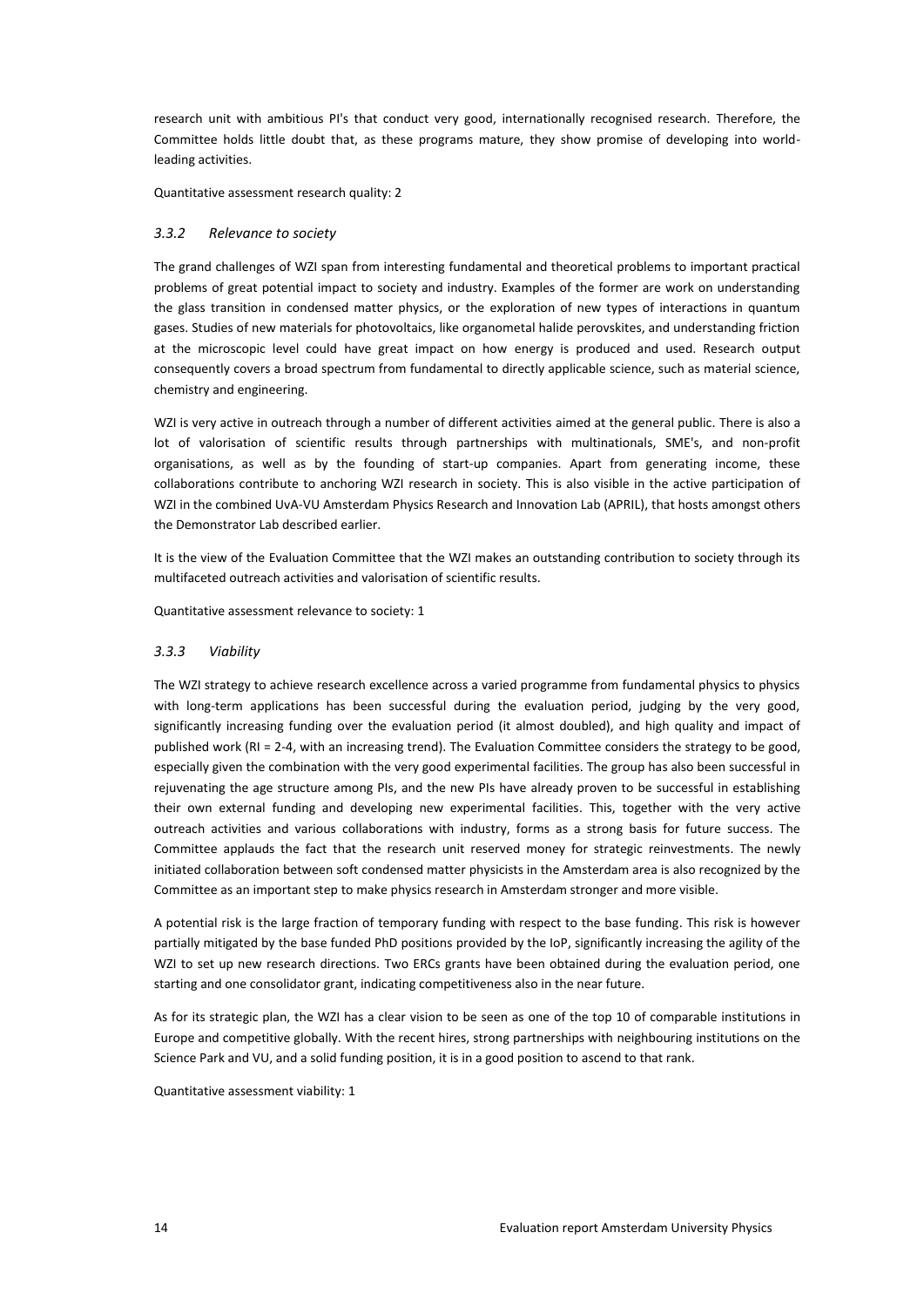#### <span id="page-14-0"></span>3.4 **Institute for High-Energy Physics**

The IHEF combines the (astro)particle physics sections of both the UvA and VU groups. IHEF is an integral part of Nikhef, the Dutch national institute for subatomic physics. Both experimentalists and theoretical particle physicists from the universities of Amsterdam, Groningen, Nijmegen and Utrecht are part of the Nikhef collaboration and make use of the institutes facilities. For, e.g., the development of instrumentation, there are also connections with the technical universities of Delft, Eindhoven, and Twente.

De facto this means that the VU and UvA particle physics communities have merged via Nikhef. Therefore, the failed departmental level merger is considered a missed opportunity, but has no strong impact on the daily working of the IHEF research unit. IHEF is engaged in a large number of experiments, such as ATLAS and LHCb at the Large Hadron Collider, Antares/KM3NeT, XENON1T, and the VIRGO gravitational wave experiment.

#### *3.4.1 Research quality*

During 2010-2016 IHEF was an active player in research that led to two mayor discoveries, namely the discovery of a Higgs particle at the LHC, and the direct discovery of gravitational waves with the LIGO-VIRGO collaboration. These discoveries have led to two Nobel Prizes in Physics based on the work of a community to which the IHEF group belongs. Together with the other projects, the research unit has made smart strategic choices on experiments and projects that they joined in recent years.

The research unit has a very strong involvement in several world leading experimental physics projects, and has made several key contributions to these projects. This is evidenced by the fact that researchers from IHEF have leadership roles in these projects, as exemplified most recently by the prestigious role as elected spokesperson of the VIRGO collaboration.

The connection between experimentalists and theorists is very fluid and easy, and generates good synergy for both parties involved. This collaboration covers most of the areas of high energy physics in IHEF, but the Committee noticed a lack of expertise in gravitational wave theory. The research unit has a plan to remedy this with the planned hire of a gravitational wave astrophysicist through GRAPPA.

Quantitative assessment research quality: 1

#### *3.4.2 Relevance to society*

IHEF has done a very good job of taking advantage of the recent breakthroughs in fundamental physics – the discovery of the Higgs, and the first direct detection of gravitational waves – in order to create substantial public impact. The research unit has given a large number of public talks and organized several outreach activities. The work in this direction has been very good – however, given the very favourable current environment, a larger effort in innovating outreach activities might have been possible.

In terms of applications of the research output of IHEF, the instrumentation and software development has been useful to the wider HEP community. There is also involvement in R&D for detectors, and software for medical applications (something that, on the other hand, is relatively common in HEP groups). There appears to be some room for a stronger effort in this direction.

Quantitative assessment relevance to society: 2

#### *3.4.3 Viability*

IHEF has grown during the last years through strategic new group member hirings, and also thanks to the GRAPPA initiative. There is a plan for the expansion and later continuation of gravitational wave research. The Committee fully endorses this plan, as well as that to expand in theoretical research efforts on this subject.

A very positive aspect is that the funding for most core projects of IHEF seems secured into the future for the next 10 years. However, some of the projects (e.g., on dark matter, cosmic rays, and neutrinos) – while having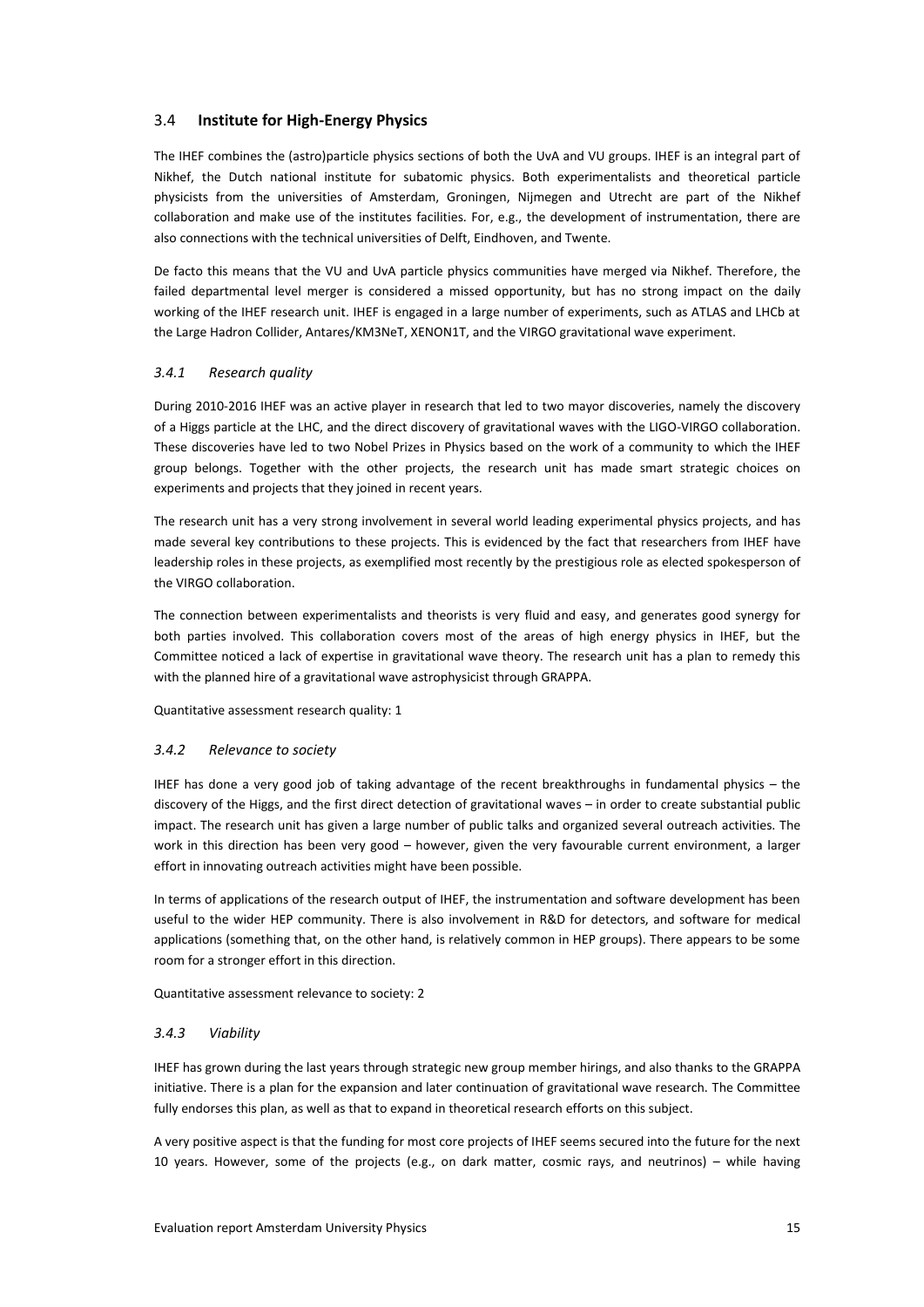sufficient bridging funds – are dependent on the outcome of calls from the national funding agency NWO. In that sense the present ongoing restructuring of the NWO funding system might be perceived as a potential threat.

There are enough plans and ambitions within IHEF for the coming period. Furthermore, via Nikhef they have impressive workshops available and are involved in various activities in several on-going experiments, making them highly wanted as a collaborator in new high-energy or astroparticle physics projects. Hence, the research unit has more than enough possibilities to participate in future projects. The European-wide review in highenergy physics starting in 2018 and the world-wide evolution in, e.g., colliders will form an excellent framework for future decisions on new projects in which Dutch particle physicists – and hence IHEF – may participate. IHEF is via the Nikhef collaboration exceptionally well positioned to make the right choices in this context.

Quantitative assessment viability: 1

#### <span id="page-15-0"></span>3.5 **Institute for Theoretical Physics Amsterdam**

The Institute of Theoretical Physics Amsterdam (ITFA) has a longstanding history as a leading centre of theoretical physics in the Netherlands and as being among the topmost institutions in its field in Europe and in the world. It is particularly strong in the areas of string theory and cosmology, but additionally, one aspect that makes it rather unique is its blend of high energy theory and condensed matter theory. ITFA also has a large public visibility and has engaged successfully in public outreach by taking a very proactive stance, including the appointment of a part-time outreach officer.

ITFA is currently planning to launch an international high-quality MSc program that would be a focus of attraction of young talent worldwide. The Committee encourages ITFA to pursue this goal – the institute definitely has the potential to carry it out, given the excellence of its personnel both in research and in teaching. However, a main obstacle is how to secure stable funds for providing scholarships. ITFA is well aware of this, and the Committee is convinced that the right steps are taken to overcome this problem.

#### *3.5.1 Research quality*

The quality of the research done at ITFA is excellent, of worldwide top level. The Committee regards some of its members as exceptional researchers of the kind who make a strong qualitative difference. Indicators of quantity and quality of the research output show a clear upward trend in the period of evaluation. However, although the string theory and cosmology groups are consistently very strong and essentially show no significant weaknesses, the group in soft condensed matter is somewhat hampered by its currently limited size.

Quantitative assessment research quality: 1

#### *3.5.2 Relevance to society*

ITFA makes a strong effort to generate a return to society in different forms. In fact, the Committee is under the impression that the unit actually undersells what it achieves in this direction. The example of an application to MRI made by a former student of the group is an excellent example of relevance to society which, surprisingly, was not included in the SEP report. The Committee recommends making, e.g., the strong transformative potential of the QuSOFT project, or the very interesting and promising SciPost initiative, much more visible as part of the efforts that ITFA undertakes in this direction.

Quantitative assessment relevance to society: 2

#### *3.5.3 Viability*

With its recent hirings ITFA has achieved a very good age set-up, and has been successful in attracting very substantial research funds. However, during the site visit the impression was created that it might be difficult to continue this hiring strategy in the coming years. At present ITFA lacks expertise on Beyond the Standard Model (BSM) physics and Gravitational Wave (GW) physics. It is clear that GW physics is going to remain important for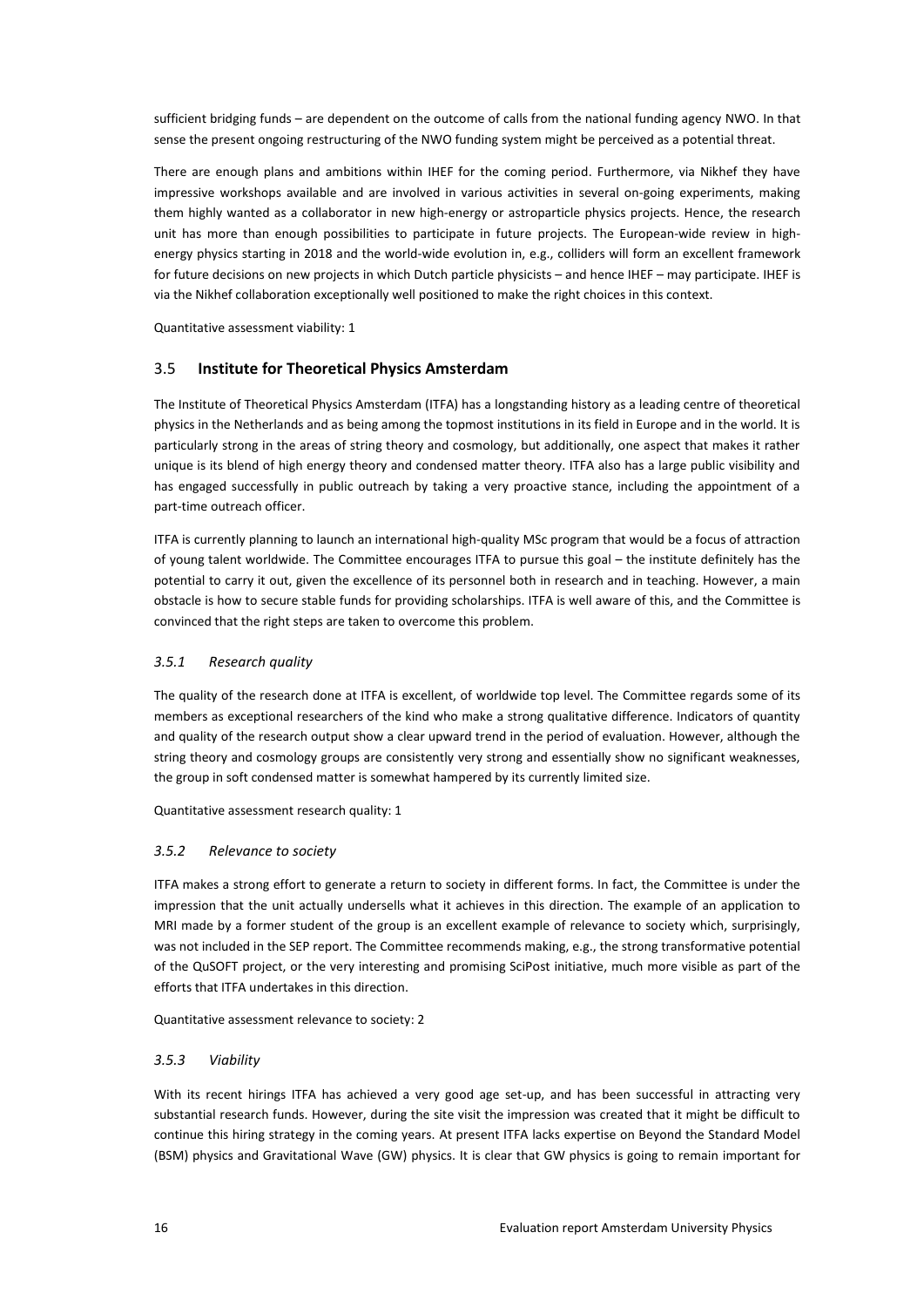many years. To remedy the current gap, it is planned to hire a gravitational wave astrophysicist through GRAPPA. The future prospects of BSM physics may be less clear, but if there is a sudden development in this field, it is not quite clear how ITFA will be able to quickly adapt to it. The Committee recommends considering the benefits to ITFA of filling this gap and of acting in this direction, and to further strengthen the efforts on quantum information.

For soft condensed matter theory, its future prospects are less convincing as they acknowledged themselves to be subcritical in size. Additionally, the lack of large groups on experimental research on hard condensed matter nearby seems to be a factor preventing a stronger connection of the condensed matter theory group's work to actual experiments. The Committee recommends taking steps to remedy this situation, and to try to reach out to groups that perform relevant table top experiments in the Netherlands. This may possibly anticipate the formation of a larger soft condensed matter group in the Amsterdam region.

Finally, the Committee recommends setting up a strategic hiring plan, in which the above considerations are taken into account.

Quantitative assessment viability: 2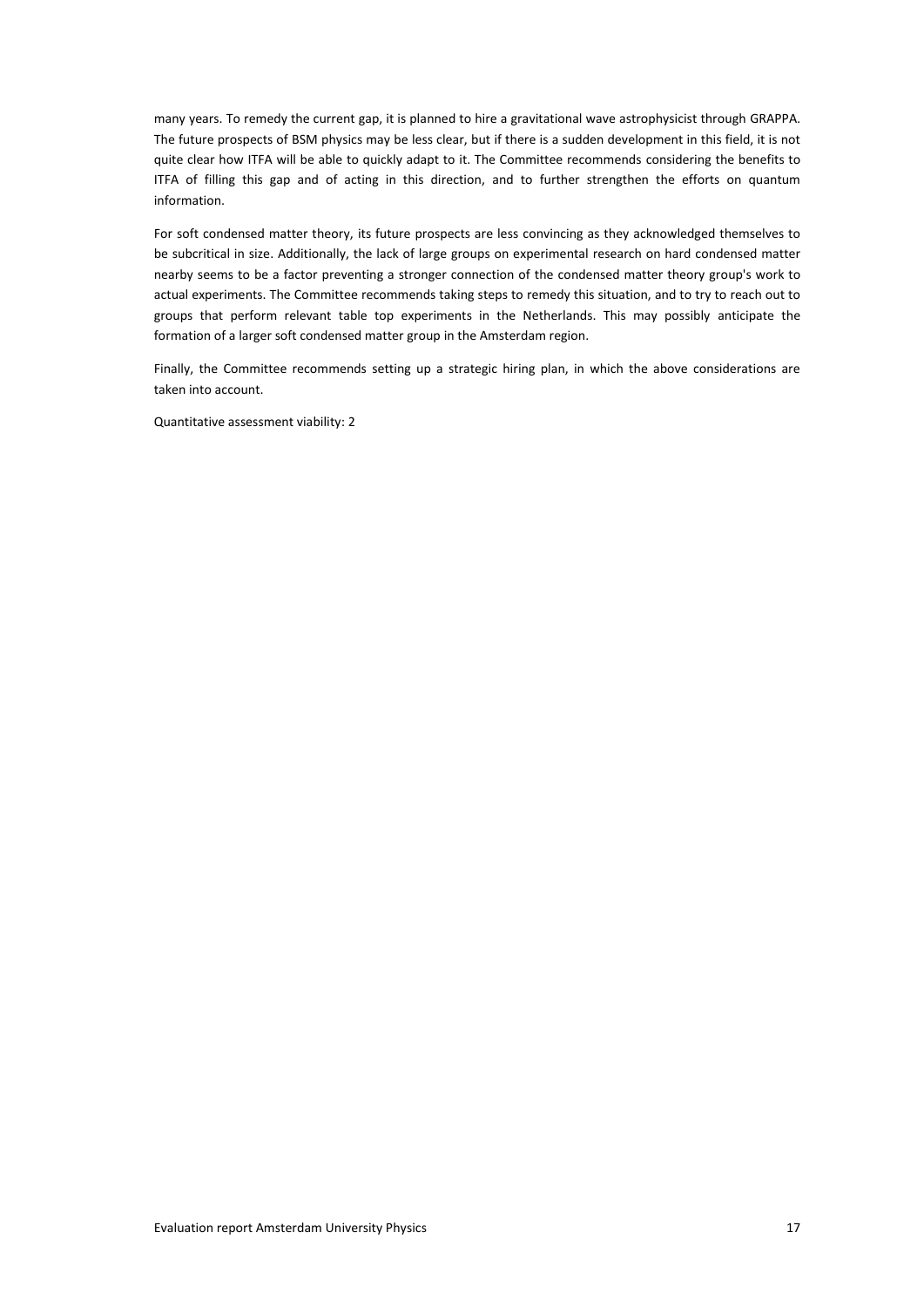### <span id="page-17-0"></span>**4 General conclusions and recommendations**

During the past six years physics research at the Amsterdam universities has succeeded in presenting itself increasingly as a single entity with a common strategy and a clear division of tasks. The strong leadership and common strategy have resulted in a significant growth in quality and volume of research, and a rejuvenation of the staff with highly competitive new researchers. Given the success of this collaboration and cooperation the Committee recommends to continue on this course of convergence, and to redefine a common strategy taking into account recent developments. The Committee still envisages a shared location on the Science Park in Amsterdam, in which most of the VU and UvA physics research units are jointly based, as the most desirable outcome of this new strategy. However, if the use of two locations is a boundary condition for the future of Amsterdam University Physics, the Committee advises to form – on short notice – a concrete plan on how to best make use of these two locations, allowing for individual research teams to move either to the VU campus or the Science Park depending on the best prospects for the given activities.

Having assessed the four research units, the Committee ranks the overall scientific quality as excellent, with some groups internationally recognized to be very good and others to be world leading, but no significantly weaker groups being present. Room for improvement may be found in strengthening the synergy between some of the smaller groups in the different research units, or in creating a stronger connection between theoretical and experimental groups. The relevance to society is ranked as very good to excellent, with outstanding contributions represented by the collaborative VU-UvA efforts in the APRIL programme and the Demonstrator Lab. The efforts on outreach are very good, but may leave room for some innovation. Also the viability is ranked as very good to excellent, with each research unit on itself being very well to excellently equipped for the future. However, as a whole the viability of the vibrant physics community in Amsterdam is severely hampered by the failed merger of the two departments. In this respect the Committee can only reiterate what was stated in the paragraph above.

The Committee regarded the PhD programme of both UvA and VU to be well organised, although the time to completion of the PhD thesis is a point of attention, especially at the LaserLaB. With regards to both research integrity and diversity, the universities seem to have made a considerable effort by means of developing and implementing the right policies. However, on both topics there is room for an increase in awareness of these policies, in particular at the UvA for the diversity policy.

Below we summarize the most important recommendations for the four individual research units that were reviewed during the research assessment.

#### *LaserLaB*

- 1. Set up a committee in the near future that will address possible ways of collaborating more closely with selected UvA teams, as well as the consequences for LaserLaB if the educational programs have to be given at a remote campus.
- 2. In the case of separated educational and research activities, take active measures to recruit research students, for example by establishing a quick and direct line of public transport that students and staff can use to commute between the two locations.
- 3. Prepare a detailed planning on how to accommodate specific VU and UvA groups that would like to collaborate in close vicinity in the new VU building, in case the most preferred option of a single location on the Amsterdam Science Park turns out to be out of reach.
- 4. Initiate the setting up of a strategy at the VU Department of Physics for the replacement of prominent PI's of LaserLaB who will retire in coming years.

#### *Van der Waals-Zeeman Institute*

- 1. Stick to the current strategy of reserving money for strategic reinvestments, hiring promising young PI's and seeking strong partnerships with neighbouring institutions on Science Park and VU.
- 2. One of the strengths of WZI is in the balance between the three topical groups (hard condensed matter, soft condensed matter and quantum gasses). Make sure that in the further development of WZI this balance is preserved, and prevent that one of the topical groups becomes subcritical in size.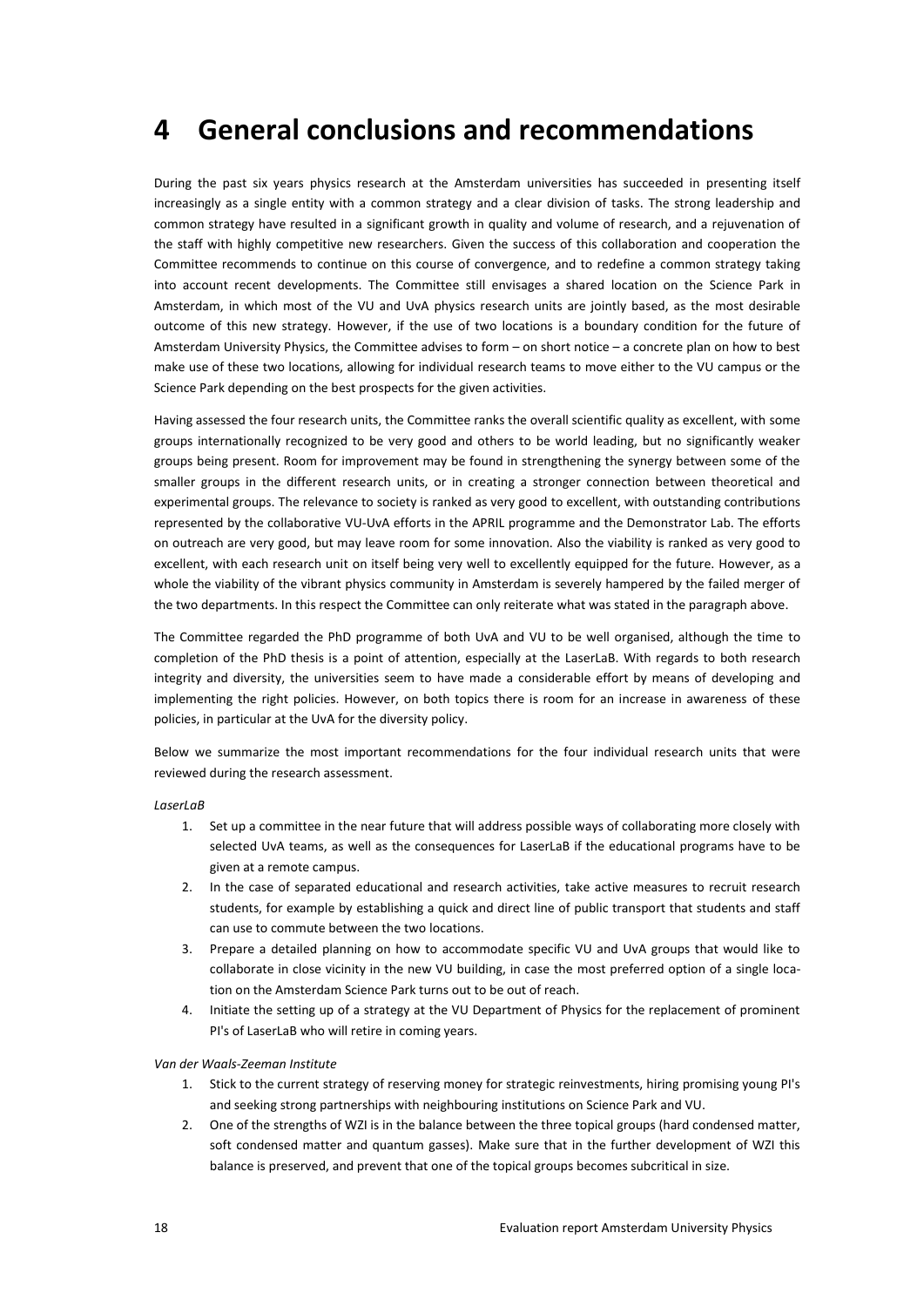- 3. Stimulate the further development of the recently started PI's which have the potential of becoming world leading.
- 4. Strengthen the ties with the condensed matter theorists at ITFA and other relevant theory groups, especially anticipating the larger collaborative effort on soft condensed matter.
- 5. Provide full support for and set up a shared strategy with LaserLaB to come to further exchange and collaboration, either (ideally) in one location, or by means of exchange of (sub)groups and the construction of a direct fiber link.

#### *Institute for High-Energy Physics*

- 1. Expand and continue the work on gravitational wave research by reinforcing the theoretical research efforts on this subject.
- 2. Prepare a solid personnel strategy, anticipating upcoming retirements.
- 3. Try to innovate in outreach activities, making use of the current favourable environment.

#### *Institute for Theoretical Physics Amsterdam*

- 1. Prepare a strategic hiring plan, accounting for the current lack in expertise on *Gravitational Wave* physics and possibly also in *Beyond the Standard Model* physics and the subcritical size of the soft condensed matter theory group.
- 2. Strengthen the collaboration of the condensed matter theory groups with relevant table top experiments in the Netherlands, also anticipating the possible formation of a larger soft condensed matter group in the Amsterdam region.
- 3. Give more visibility to the very good efforts that the research unit undertakes that are relevant to society, for example by showcasing the work on the QuSOFT project and the SciPost initiative.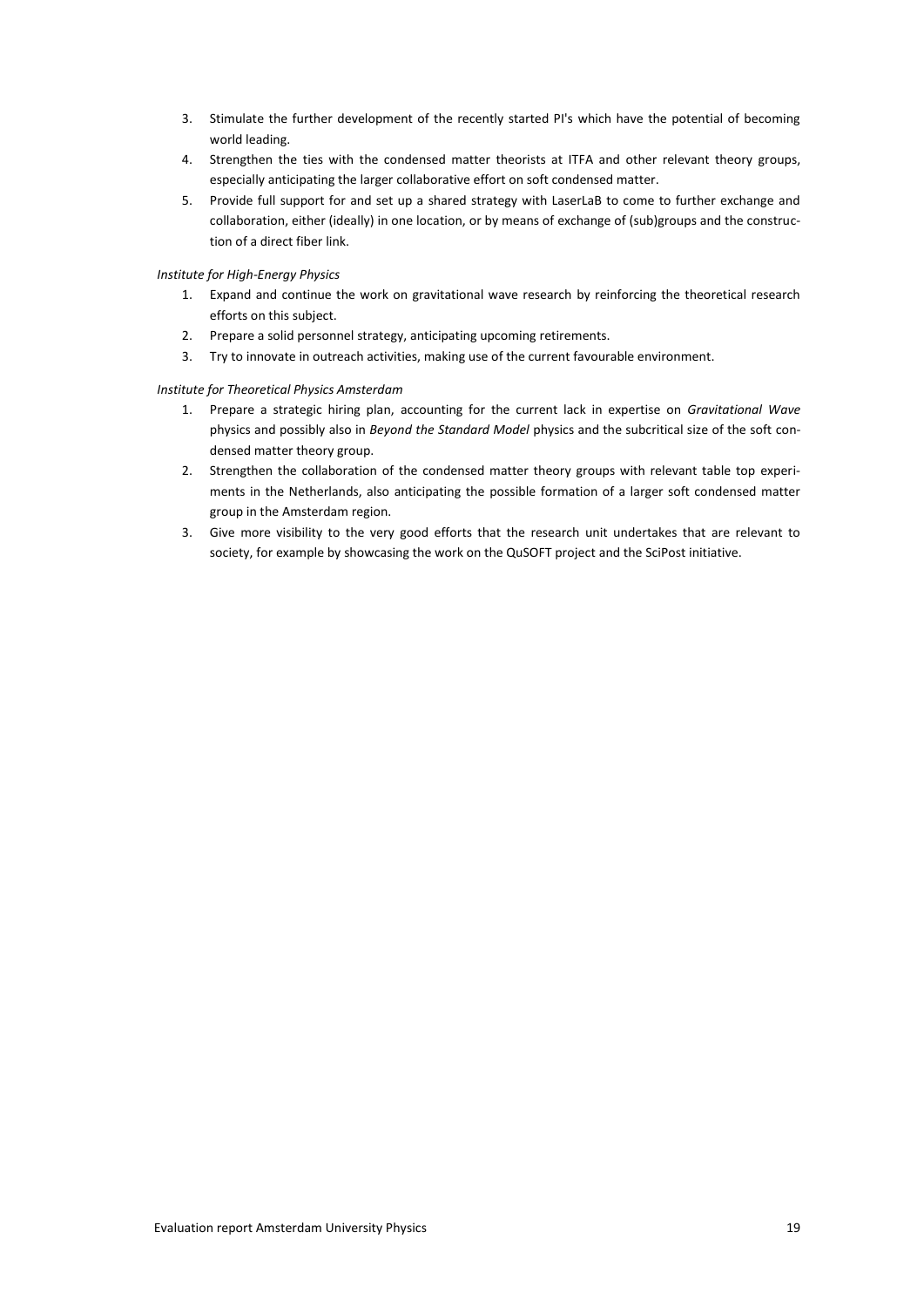# <span id="page-19-0"></span>**Appendix 1. Curricula Vitae of Evaluation Committee Members**

**Gerard van der Steenhoven** was appointed as Director General of the Royal Netherlands' Meteorological Institute (KNMI) in 2014. Previously, he served as dean of the Department of Science and Technology of the University of Twente (2008 – 2013), one of the three technical universities in the Netherlands. During this period he founded (in 2009) and led the Twente Graduate School, a university-wide organization aimed at streamlining and modernizing graduate education. In 2015 he was re-appointed as extraordinary professor in the domain of meteorology and climatology. Van der Steenhoven was educated in physics at the Vrije Universiteit in Amsterdam, where he defended his PhD thesis in 1987. Thereafter, he obtained a postdoc position at MIT (Cambridge, Massachusetts) at the Laboratory for Nuclear Science. Subsequently, he was employed by the National Institute for Subatomic Physics (Nikhef) in Amsterdam, where he has been involved in – and led – various large international scientific projects in Lund (Sweden), Hamburg (Germany) and Marseille (France). In the year 2000 he was appointed as part-time professor of physics at the University of Groningen. Over the years, Van der Steenhoven has served in numerous boards and advisory committees. A few examples. In 2004 he founded the Committee for Astroparticle Physics in the Netherlands. Later he served as president of the Netherlands' Physical Society (2007 – 2013) and chairman of the board of the Research School for Process Engineering (2008 – 2013). Moreover, he has been chairing the international Scientific Advisory Committee of the Dutch institute for energy research (DIFFER) from 2009 to 2016. Other examples include various boards and committees that were initiated by the Department of Economic Affairs in the framework of the so-called top sector policy (2011 – 2013). More recently, he was appointed in the fellowship committee of the "Prins Bernhard Cultuurfonds" and various (international) review committees.

**Roberto Emparan** obtained his PhD in 1995 from the University of the Basque Country, and afterwards held postdoctoral positions at University of California in Santa Barbara, at Durham University, and at CERN. Since 2003 he is ICREA Research Professor at University of Barcelona. His field of research is classical and quantum gravity, string theory, and black hole physics, subjects on which he has authored more than one hundred articles (with >11.000 citations and h-index=52 in Google Scholar). He has given about 200 invited and plenary talks at international conferences, workshops, and seminars. Among other institutional responsibilities, he is a Committee Member of the International Society on General Relativity and Gravitation, panel member for ERC Starting Grants, and editor of JHEP. In 2014 he held an Invited Visiting Professorship at Yukawa Institute of Theoretical Physics, Kyoto. In 2016 his project on "A New Strategy for Gravity and Black Holes" was awarded an ERC Advanced Grant.

**Peter B. Littlewood** is professor of Physics at the University of Chicago. He gained a first-class degree in Natural Sciences at the University of Cambridge (UK) in 1976 and was then awarded a Kennedy Scholarship to work at the Massachusetts Institute of Technology for two years. He returned to Cambridge (UK) in 1977 to complete his PhD. Beginning in 1980, he worked at Bell Labs, finishing his time there as head of theoretical physics research after assuming the position in 1992. In 1997, he became a professor at the Cavendish Laboratory in Cambridge (UK), was head of the Theory of Condensed Matter group, and served as Matthias Scholar at Los Alamos National Laboratory during a sabbatical in 2003-04. In 2005, he returned to Cambridge (UK) to become head of the Cavendish Laboratory. In 2011 he was named the Associate Laboratory Director for Physical Sciences and Engineering at the Argonne National Laboratory in the US, of which he became full director in 2014. In January 2017, he retired as director to resume his research at the University of Chicago. Littlewood holds 8 patents, has published more than 250 articles with >21.000 citations and h-index=70 in Google Scholar. His research has variously included studying the phenomenology and microscopic theory of high-temperature superconductors, transition metal oxides and other correlated electronic systems, and the optical properties of highly excited semiconductors. He has applied his methods to engineering, including holographic storage, optical fibers and devices, and new materials for particle detectors.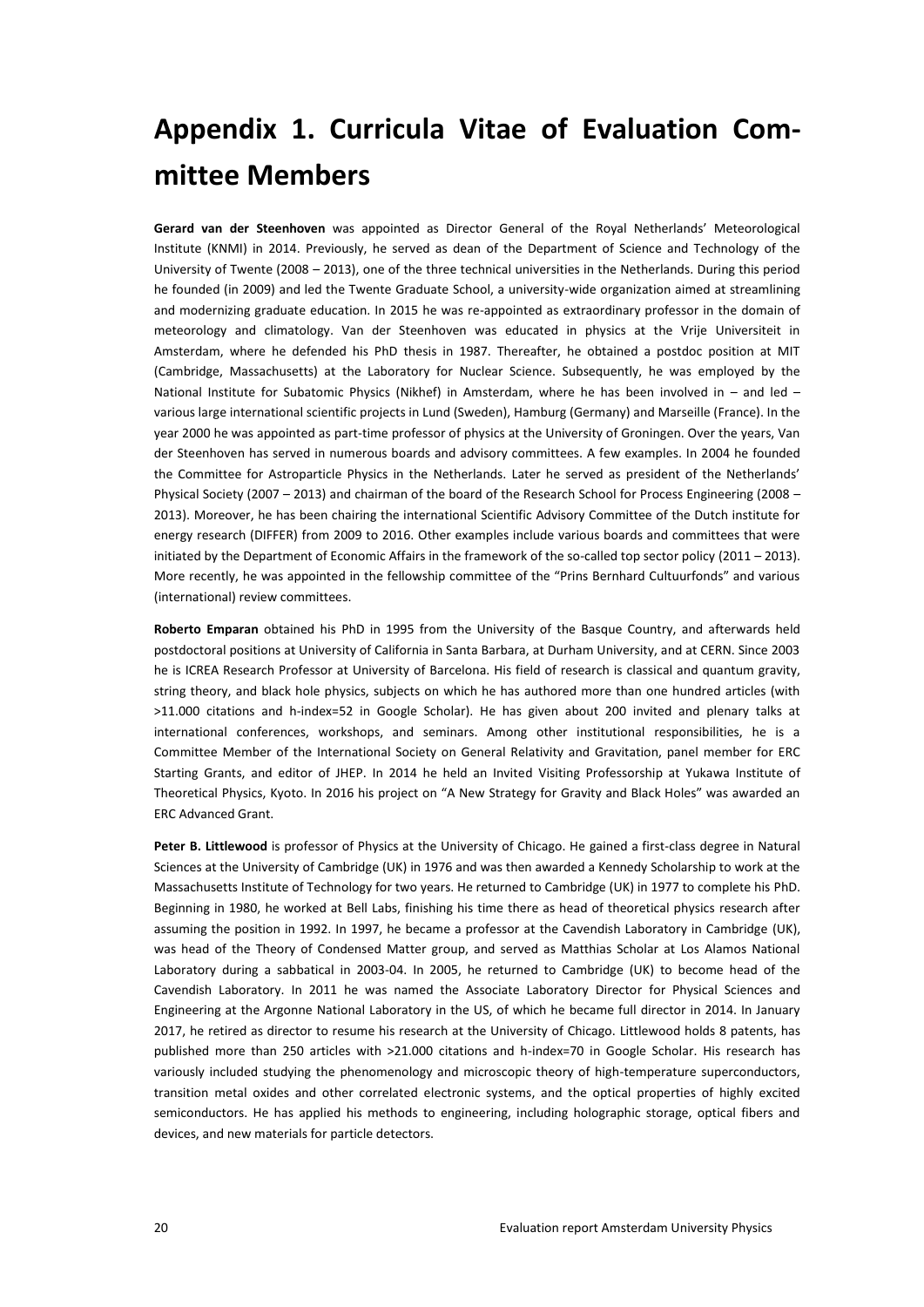**Monika Ritsch-Marte** received her M.Sc. in Physics from the University of Innsbruck in 1984 and her PhD in Quantum Optics from the Waikato University in New Zealand (under the supervision of D.F. Walls) in 1988. After several Postdoc projects (Boulder/Colorado, Milano, Helsinki), and after completing her Habilitation at the Institute of Theoretical Physics in Innsbruck, she accepted the Chair of Biomedical Physics at the Medical University in Innsbruck in 1998 where she founded a Biomedical Optics group. Her current research interests include holographic optical tweezers, digital holographic microscopy and linear and non-linear Raman microscopy. She has received numerous research grants and awards, including an ERC Advanced Grant and the Boltzmann Award of the Austrian Physical Society. She is a member of the Austrian Academy of Science and a Fellow of the Optical Society of America.

**Albert De Roeck** is a senior research scientist and staff member of CERN, professor at the University of Antwerp (Belgium) and a visiting professor at the University of California Davis, the British University in Cairo (Egypt) and NTU in Singapore. He obtained his PhD in 1988 at the University of Antwerp on the NA22 experiment at CERN, studying the multi-particle dynamics in hadron-hadron interactions, by colliding meson beams on protons and nuclear targets. From 1989 until 1999 he was permanent research scientist at DESY, where he and his team made very precise measurements of the quark and gluon structure of the proton, performed precise tests of the strong force, 4 years of this time he was the physics coordinator of the H1 experiment. From 1999 onwards he was based at CERN as a senior research scientist, with major science focus on searches for the Higgs and new physics at future particle colliders, in particular Supersymmetry and Extra Dimensions. He first joined the OPAL experiment at the large electron-positron collider LEP, studying the strong force and searching for signals of new physics. In 2000 he joined the preparation the Compact Muon Solenoid (CMS) at the LHC. De Roeck was the organizer of the Physics TDR of the experiment in 2005-2007, was also the deputy spokesperson of the CMS experiment in 2010 and 2011, and the convener of the Higgs search physics group in 2011-2013, and had a leading role in the discovery of that particle in July 2012. He now leads an exotica search group in CMS. Since 2016 he became also the leader of the newly reinstated neutrino physics group at CERN and is now also an active member in the DUNE experiment. Currently he is involved in the MoEDAL (CERN), MilliQan (CERN) and SoLiD (Mol, Belgium) experiments. He has over 1400 publications and h-index of 161 (SPIRES).

**Villy Sundström** received his PhD at Umeå University, Sweden, in 1977 after studies at Bell Laboratories under the guidance of Professor Peter Rentzepis. At Umeå University he later built the first picosecond laboratory in Scandinavia. In 1994 he moved to Lund University where the Chemical Physics Division was created, which today houses approx. 50 scientists and students working on ultrafast and single molecule spectroscopy. Sundström received an ERC Advanced Investigator Award 2008, is an Editor of Chemical Physics Letters and Member of the Royal Swedish Academy of Science. He has authored 367 papers (with >18000 citations and h-index=73 in Web of Science). His research interests include the study of excited state and charge carrier dynamics in nanostructured materials for solar energy conversion, chemical reaction dynamics, ultrafast structural dynamics in chemical and biological systems studied with time resolved X-ray spectroscopy, photophysics and photochemistry of melanin and other natural pigments and their building blocks, femtobiology (ultrafast spectroscopy applied to various biological systems), and photosynthetic light-harvesting (energy flow pathways and energy transfer mechanisms).

**Jun Ye** is a Fellow of JILA, a joint institute of NIST and University of Colorado. He is a member of the National Academy of Sciences, a Fellow of NIST, a Fellow of the American Physical Society, and a Fellow of the Optical Society of America. His research focuses on the frontiers of light-matter interactions and includes precision measurement, quantum physics and ultracold matter, optical frequency metrology, and ultrafast science. He has co-authored over 300 scientific papers and has delivered 500 invited talks. Awards and honours include US Presidential Rank (Distinguished) Award, three Gold Medals from the U.S. Commerce Department, Foreign Member of the Chinese Academy of Sciences, Frew Fellow of the Australian Academy of Science, I. I. Rabi Prize of the American Physical Society, European Frequency and Time Forum Award, Carl Zeiss Research Award, William F. Meggers Award and Adolph Lomb Medal from the Optical Society of America, Arthur S. Flemming Award, Presidential Early Career Award for Scientists and Engineers, Friedrich Wilhem Bessel Award of the Alexander von Humboldt Foundation, and Samuel Wesley Stratton Award and Jacob Rabinow Award from NIST.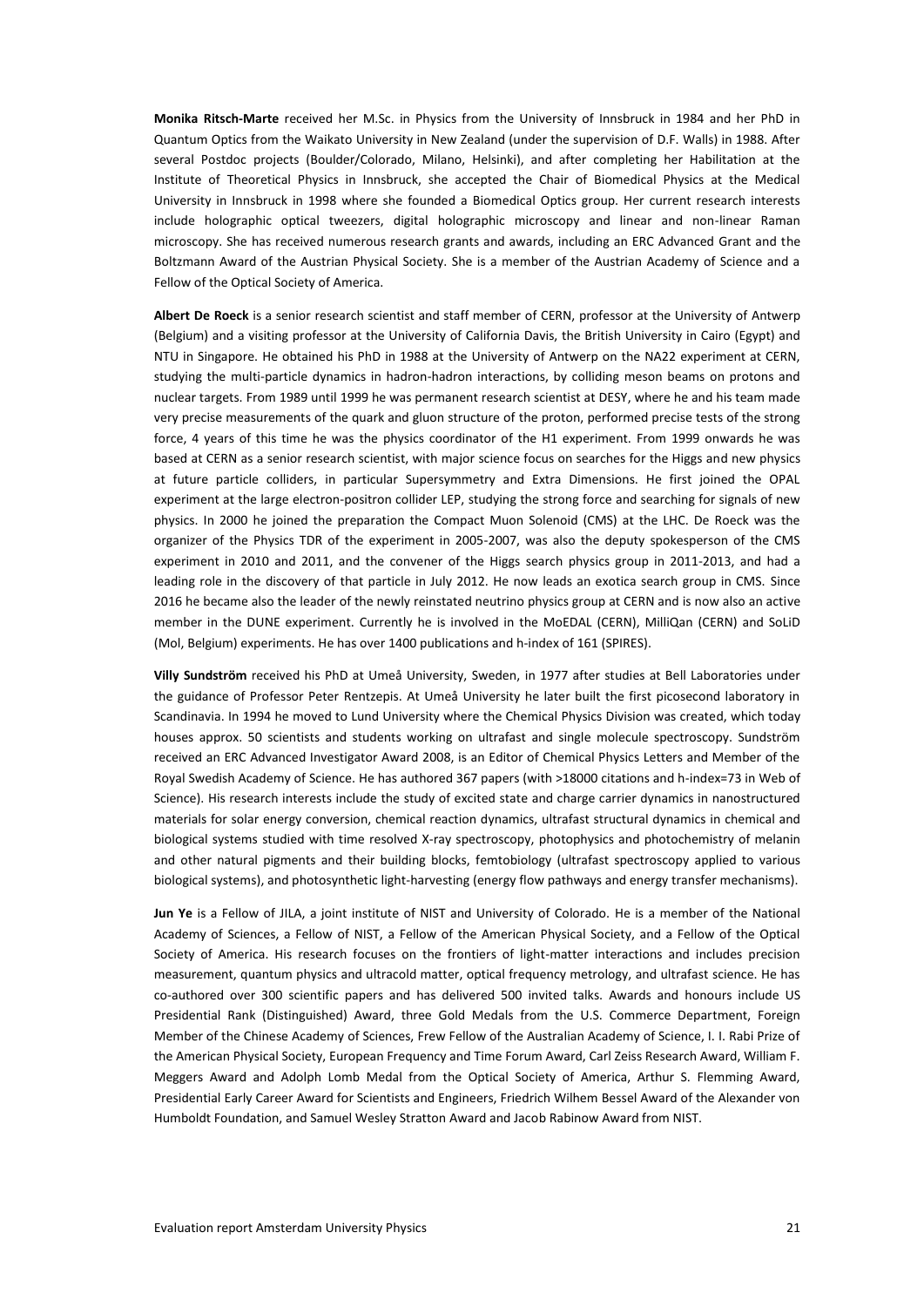# <span id="page-21-0"></span>**Appendix 2. Site visit programme**

#### **Sunday, 10 December**

| 18:00 | Welcome                                                  |
|-------|----------------------------------------------------------|
| 18:30 | Installation of Committee on behalf of University Boards |
| 19:30 | Dinner                                                   |

| Monday, 11 December |                                                                            |  |  |  |  |  |
|---------------------|----------------------------------------------------------------------------|--|--|--|--|--|
| 09:30               | Closed briefing: discussion on procedures, division of tasks               |  |  |  |  |  |
| 11:00               | Discussion with staff on human resource policies (tenure track, diversity) |  |  |  |  |  |
| 13:00               | Lunch meeting with stakeholders of UvA and VU Physics                      |  |  |  |  |  |
| 14:30               | Assessment research unit ITFA                                              |  |  |  |  |  |
| 14:30               | Presentation and discussion                                                |  |  |  |  |  |
| 15:45               | Pitch sessions                                                             |  |  |  |  |  |
| 16:20               | <b>Topical presentation: Cosmology</b>                                     |  |  |  |  |  |
| 16:35               | Discussion with Committee                                                  |  |  |  |  |  |
| 17:00               | Closed session: recap ITFA and day 1                                       |  |  |  |  |  |
| 19:00               | Working dinner for Committee                                               |  |  |  |  |  |

| <b>Tuesday, 12 December</b> |                                                                             |  |  |  |  |
|-----------------------------|-----------------------------------------------------------------------------|--|--|--|--|
| 09:00                       | Assessment research unit LaserLaB                                           |  |  |  |  |
| 09:00                       | Presentation and discussion                                                 |  |  |  |  |
| 10:15                       | Discussion with deans                                                       |  |  |  |  |
| 10:30                       | Lab tour                                                                    |  |  |  |  |
| 11:15                       | Second presentation and discussion                                          |  |  |  |  |
| 11:45                       | Closed session: recap LaserLaB                                              |  |  |  |  |
| 12:15                       | <b>Transport to Science Park</b>                                            |  |  |  |  |
| 13:00                       | Lunch meeting: poster session and discussion with PhD students and postdocs |  |  |  |  |
| 14:30                       | Assessment research unit WZI                                                |  |  |  |  |
| 14:30                       | Presentation and discussion                                                 |  |  |  |  |
| 15:45                       | Lab tour                                                                    |  |  |  |  |
| 16:30                       | Second presentation and discussion                                          |  |  |  |  |
| 17:00                       | Closed session: recap WZI and day 2                                         |  |  |  |  |
| 19:00                       | Working dinner for Committee                                                |  |  |  |  |

| <b>Wednesday, 13 December</b> |                                                              |  |  |  |  |
|-------------------------------|--------------------------------------------------------------|--|--|--|--|
| 08:30                         | Assessment research unit IHEF                                |  |  |  |  |
| 08:30                         | Presentation and discussion                                  |  |  |  |  |
| 09:45                         | Lab tour                                                     |  |  |  |  |
| 10:30                         | Second presentation and discussion                           |  |  |  |  |
| 11:00                         | Closed session: recap IHEF, work on report (including lunch) |  |  |  |  |
| 14:00                         | Presentation by Committee of first impressions               |  |  |  |  |
| 15:00                         | Adjourn                                                      |  |  |  |  |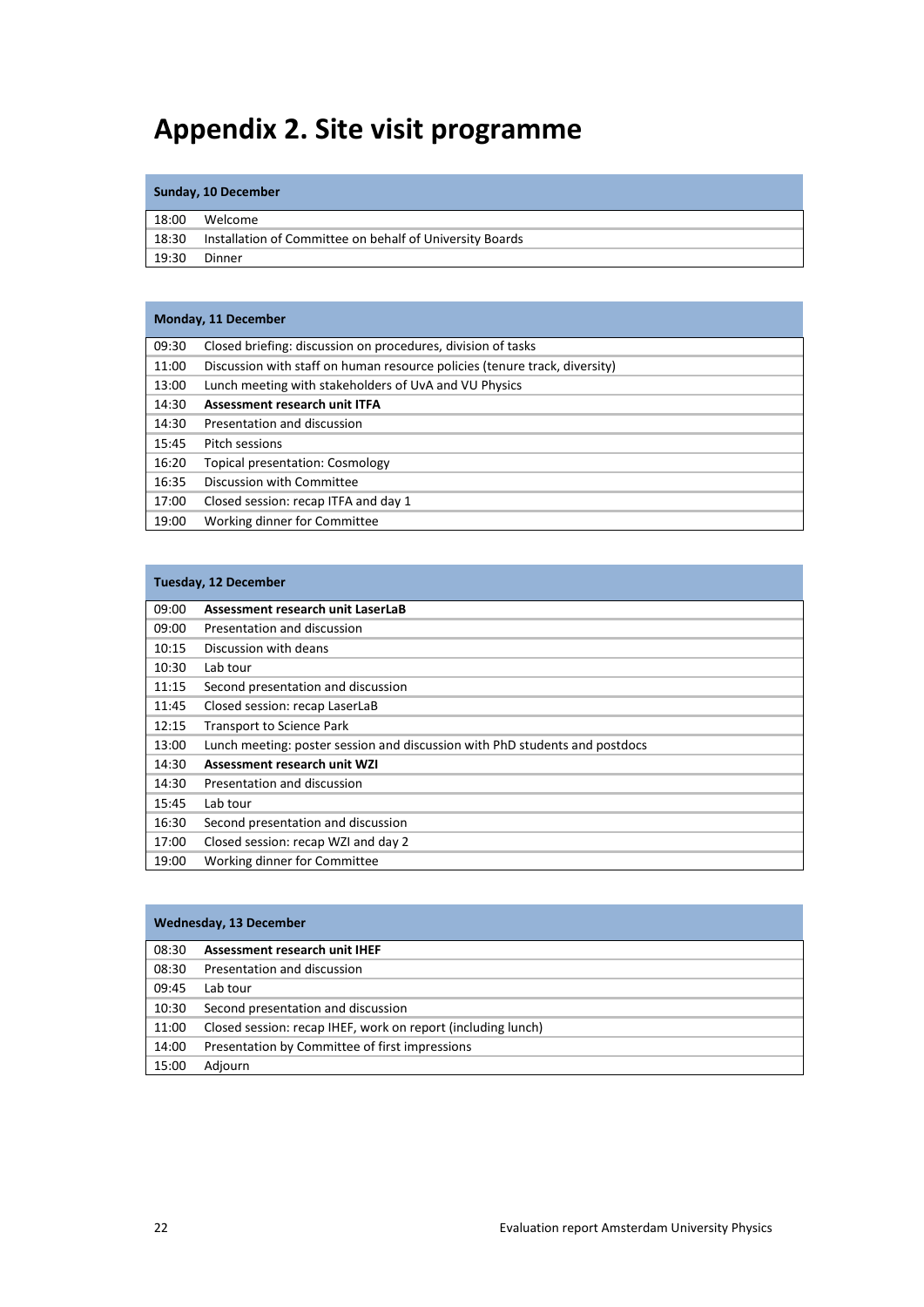# <span id="page-22-0"></span>**Appendix 3. Quantitative data on composition and financing**

To ensure that the evaluation report can be read as a standalone document, the SEP 2015 – 2021 requires the addition of quantitative data on composition and financing of the evaluated research units. However, the here presented information is only an excerpt of the full self-evaluation report of the Amsterdam University Physics presented to the Committee, which can be found her[e http://iop.uva.nl/evaluation/.](http://iop.uva.nl/evaluation/)

#### <span id="page-22-1"></span>A3.1 **VU Department of Physics and Astronomy**

The VU Department of Physics and Astronomy is led by a head of department (currently Gijs Wuite). Together with the department manager (currently P.M. Erne), the director of education (currently Marloes Groot) and a fourth member (currently Gerhard Raven), the head of department forms the department management team. The department decides on appointments and all matters related to finances and laboratory & office space. Final decisions on the budget are taken after consultation of the Faculty Board and the Dean of the Faculty of Science (currently Guus Schreiber). Major strategic decisions are discussed within the physics "staff convent" consisting of all tenured staff in the department, or, for some specific issues (major appointments; cum laude PhD awards), with all full professors at the department. Over the last years, major decisions have been made in consultation with the management team of UvA.

Over the past 10 years, the department has grown significantly thanks to very successful grant acquisition and 'Sectorplan' funds from the Dutch government (see [Figure A3.1\)](#page-23-0). With Sectorplan funding and as a result of the focus-area policy of the VU ('speerpuntenbeleid'), the research programme of the department has been consolidated along three main profiles: Physics of Life**,** Physics of Energy and Fundaments of Physics. Each profile consists of research groups with several PIs and independent research lines. The research activities combine theoretical and experimental research. Within the Fundaments of Physics profile, the department's subatomic physics activities are embedded within the Nikhef collaboration, which brings together the expertise of five universities in the National Institute of Subatomic Physics, located in Amsterdam. These subatomic physics research activities are evaluated as part of the research unit **IHEF**. The rest of the department's research activities are evaluated as the research unit **LaserLaB**.

Despite severe cuts in the budget allocations to universities on the national level, multiplied by equally severe budget cuts towards the science departments within VU, the Department of Physics and Astronomy has managed to grow based on external funding.

In [Figure A3.2](#page-23-1) the financial developments within the VU Department of Physics and Astronomy 2010-2016 are presented. The research-specific part of the direct funding could not be presented in a meaningful way: income from research and education are typically lumped and the rules for awarding direct funding have changed several times during the evaluation period.

In the new financial arrangement of VU, the research within the department (i.e., PhD students, postdocs, equipment and running budget) is mostly financed by outside sources (FOM, NWO, EU, etc.) while the department itself provides the salaries of the scientific and support staff, the running budget for all academic staff and 'hours' for support in the electronic and mechanical machine shops. The running budget and machine shop hours are provided to the research sections according to the group size. In addition, the department has defined a "solidarity model" in which recipients of personal grants (NWO-Vidi/Vici, ERC) pay their salary or part of it from their grant. This financing model critically relies on the academic staff members obtaining external research funding.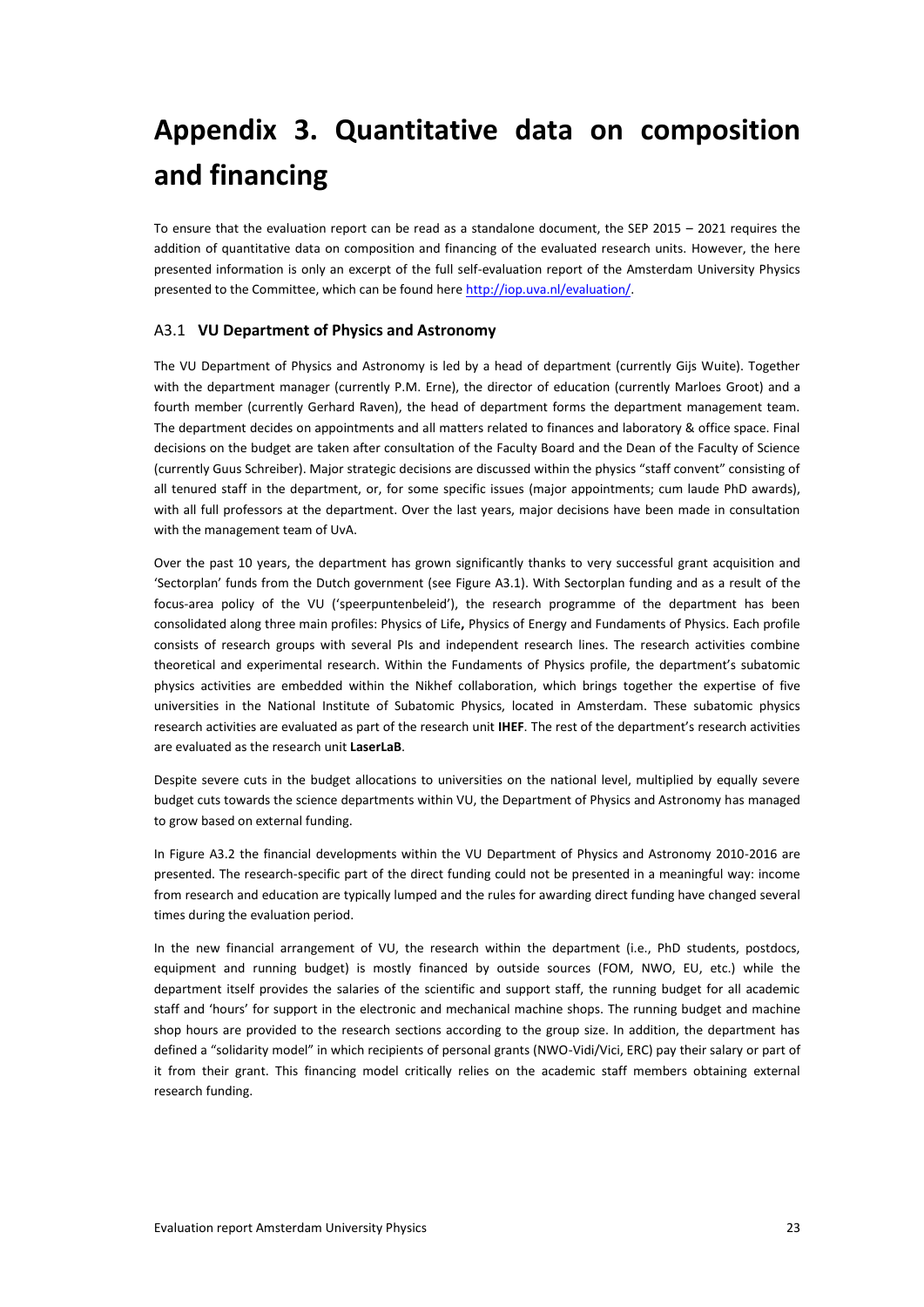

<span id="page-23-0"></span>*Figure A3.1. Development of staff positions at the VU Department of Physics and Astronomy 2010 – 2016.* 

|                          | 2010           | 2011         | 2012           | 2013           | 2014           | 2015        | 2016           |
|--------------------------|----------------|--------------|----------------|----------------|----------------|-------------|----------------|
| <b>Funding</b>           | $#$ fte $(% )$ | $#$ fte $(%$ | $#$ fte $(% )$ | $#$ fte $(% )$ | $#$ fte $(% )$ | # fte (%)   | $#$ fte $(% )$ |
| Direct funding           | 28.7 (42%)     | 27.6 (31%)   | 27.2 (32%)     | 29.0 (40%)     | 35.2 (34%)     | 39.0 (50%)  | 41.2 (47%)     |
| Research grants          | 27.2 (36%)     | 31.3 (40%)   | 38.0 (44%)     | 38.0 (37%)     | 39.4 (40%)     | 36.3 (28%)  | 33.9 (24%)     |
| Contract research        | 13.8 (22%)     | 22.9 (29%)   | 31.9 (24%)     | 31.9 (23%)     | 27.2 (26%)     | 36.1 (22%)  | 37.3 (29%)     |
| <b>Total funding</b>     | 69.6           | 81.69        | 97.13          | 96.76          | 101.78         | 111.46      | 112.3          |
| <b>Expenditure</b>       |                |              |                |                |                |             |                |
| Personnel costs          | M€ 4.91        | M€ 5.57      | M€ 6.92        | M€ 7.66        | M€ 7.99        | M€ 8.52     | M€ 8.65        |
| Other costs              | M€ 1.98        | M€ 4.87      | M€ 3.89        | M€ 2.47        | M€ 3.71        | $M\in 2.63$ | M€ 5.52        |
| <b>Total expenditure</b> | M€ 6.89        | M€ 10.43     | M€ 10.81       | M€ 10.14       | M€ 11.7        | M€ 11.14    | M€ 14.17       |



<span id="page-23-1"></span>*Figure A3.2. Financial development of the VU Department of Physics and Astronomy 2010 – 2016. Bottom graph showing external funding only. Fluctuations are due to large investments, but an overall increase in turnover can be observed.*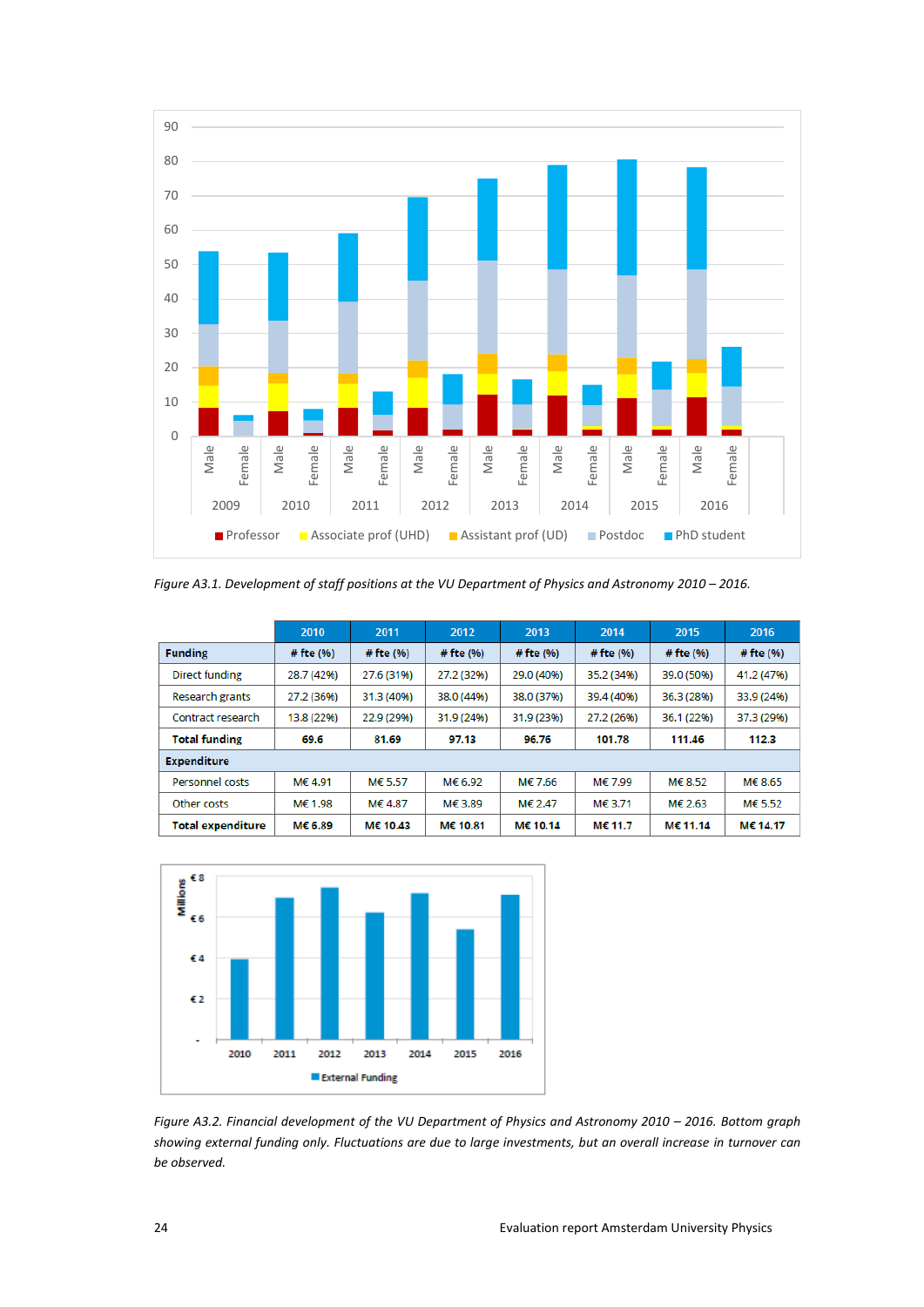#### <span id="page-24-0"></span>A3.2 **UvA Institute of Physics**

The UvA Institute of Physics (IoP) was founded in 2011 and consists of three smaller physics institutes: the **Van der Waals-Zeeman Institute for Experimental Physics (WZI)**, the **Institute for Theoretical Physics Amsterdam (ITFA)** and the **Institute for High-Energy Physics (IHEF)**. The IHEF is embedded within the Nikhef collaboration, together with fellow institutes of VU and three other universities.

Over the evaluation period, the Institute of Physics has tremendously grown, from 98 fte in 2010 to 171 fte in 2016 (see [Figure A3.3\)](#page-24-1). This growth is primarily caused by successful grant acquisition, Sector Plan funds from the Dutch government and a successful use of the Research Priority Area within the UvA.

The divisions of IoP are all of roughly equal size in terms of (permanent) scientific staff. The IoP is led by a directorate / management team consisting of the heads of the three divisions (currently Paul de Jong for IHEF, Daniel Bonn for WZI, and Jan de Boer for ITFA), one of which acts as the IoP director (currently Paul de Jong), and the institute manager (currently Joost van Mameren). The IoP directorate operates in an informal and collegial manner, in which much of the divisions' strategic and operational matters are effectively delegated to the division heads. The divisions each have a separate tradition of (informal) management, such as via regular staff lunches, where matters concerning research and teaching are discussed on an informal basis.

The IoP support office provides administrative and secretarial support for matters related to HR, ICT, outreach and PR, finance, event organization, website, etc. Specialized services are offered by faculty-level teams for project administration, finance and control, HR and legal advice, communications and outreach. To make sure research and outreach stay closely connected, a dedicated position was created in 2016, currently filled by M. Vonk, who spends 40% of his time on research and teaching and 60% on outreach. Also a few members of the technical support staff are directly appointed at the IoP. In addition, the Faculty of Science comprises a Technology Centre (TC) providing mechanical and electronic workshop services to all experimental research institutes. IoP alone (through its WZI division) takes up well over 50% of the capacity of TC, indicating the important role of such services in an experimental physics context.



<span id="page-24-1"></span>*Figure A3.3. Development of staff positions at the UvA Institute of Physics 2010 – 2016.*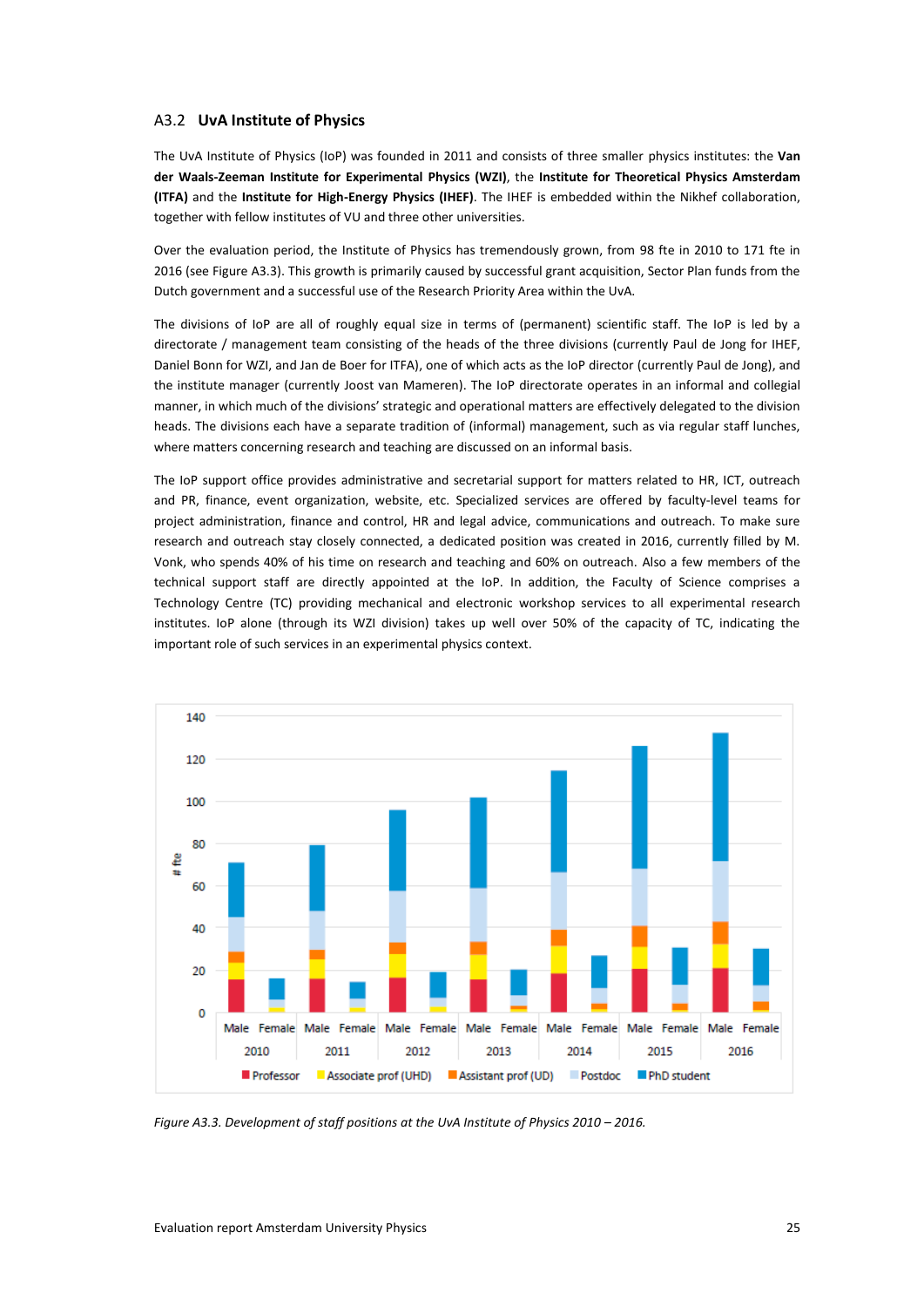In 2006, the UvA adopted a full-cost accounting system. In this system, practically all costs of the university's supporting infrastructure (housing, financial, personnel, IT services, library, etc.) are attributed to the institutes. The institutes are compensated for these higher costs in the form of additional direct funding. This not only influences the apparent difference in the ratio of internal to external research funding between experimental and theoretical institutes (as the former need to meet a much higher non-personnel cost base), but also impacts comparisons between such figures for different universities. The development of personnel numbers and other expenditures can be found in [Figure A3.4.](#page-26-0) The direct government funding budget allocated to the IoP is characterized by three components:

- 1. A fixed base amount;
- 2. A parametrized component that is primarily determined by performance indicators such as the numbers of PhD degrees and undergraduate diplomas conferred, the teaching effort by IoP staff and the annual turnover of externally funded projects;
- 3. Fixed (often temporary) budgets earmarked for specific strategic goals, such as investments in research priority areas.

Besides direct funding, project funding is obtained from national research funding organization like NWO, FOM and STW, from international sources such as the EU, or from industrial / private partners.

[Figure A3.4](#page-26-0) shows the budget development of both the direct and external budgets over the past years. Note that the full-cost accounting system used at UvA makes for the fact that acquired project grants do not cover the full overhead costs of a project, which thus has to be covered by the direct funding. Also note that externally funded projects in which IHEF staff is involved are completely administrated through Nikhef and are thus not included in the graph. From the graph it is clear that both the direct funding and the external funding have increased significantly, despite national trends of budget cuts in the type of (fundamental) research carried out at IoP. A large fraction of the external funding consists of personal grants (ERC Starting/Consolidator grants, NWO Vidi/Vici grants) awarded to early to mid-career staff members. This is to a large extent attributed to the coherent support programme offered to staff members who apply for grants offering (a) the help of a freelance text editor, (b) structurally organising proofreading sessions by colleagues, and (c) support by a freelance interview trainer to prepare for committee interviews.

|                             | 2010       | 2011       | 2012       | 2013        | 2014       | 2015       | 2016       |
|-----------------------------|------------|------------|------------|-------------|------------|------------|------------|
| <b>Funding</b>              | # fte (%)  | # fte (%)  | # fte (%)  | # fte (%)   | # fte (%)  | # fte (%)  | # fte (%)  |
| <b>WZI</b>                  |            |            |            |             |            |            |            |
| Direct funding              | 21.1 (46%) | 18.7 (37%) | 20.0 (35%) | 24.4 (40%)  | 31.6 (47%) | 33.1 (45%) | 33.9 (43%) |
| Research grants             | 24.2 (52%) | 30.8 (61%) | 34.7 (62%) | 33.2 (54%)  | 30.0 (44%) | 31.7 (43%) | 32.3 (40%) |
| Contract research           | 1.0(2%)    | 1.3(3%)    | 1.7(3%)    | 3.5(6%)     | 6.2(9%)    | 8.6 (12%)  | 13.5 (17%) |
| <b>Total funding</b>        | 46.3       | 50.9       | 56.5       | 61.1        | 67.8       | 73.4       | 79.8       |
| IHEF (IoP)                  |            |            |            |             |            |            |            |
| Direct funding              | 11.4 (82%) | 10.0 (76%) | 10.1 (74%) | 12.1 (100%) | 12.1 (92%) | 12.2 (86%) | 12.8 (73%) |
| Research grants             | 2.5 (18%)  | 2.5 (19%)  | 3.6 (26%)  | 0.0(0%      | 1.0(8%)    | 2.0 (14%)  | 4.7 (27%)  |
| Contract research           | 0.0(0%     | 0.6(5%)    | 0.0(0%     | 0.0(0%      | 0.0(0%     | 0.0(0%     | 0.0(0%     |
| <b>Total funding</b>        | 13.9       | 13.2       | 13.7       | 12.1        | 13.1       | 14.2       | 17.5       |
| <b>ITFA</b>                 |            |            |            |             |            |            |            |
| <b>Direct funding</b>       | 14.4 (38%) | 15.7 (40%) | 19.6 (37%) | 15.1 (29%)  | 18.6 (31%) | 20.3 (29%) | 20.8 (28%) |
| Research grants             | 11.0 (29%) | 20.3 (52%) | 25.1 (48%) | 27.8 (53%)  | 28.7 (48%) | 36.1 (51%) | 41.7 (57%) |
| Contract research           | 12.3 (33%) | 3.1(8%)    | 7.6 (14%)  | 9.8 (19%)   | 12.7 (21%) | 14.7 (21%) | 11.1 (15%) |
| <b>Total funding</b>        | 37.7       | 39.1       | 52.2       | 52.7        | 60.0       | 71.0       | 73.6       |
| <b>Institute of Physics</b> |            |            |            |             |            |            |            |
| Direct funding              | 46.9 (48%) | 44.5 (43%) | 49.7 (41%) | 51.6 (41%)  | 62.3 (44%) | 65.6 (41%) | 67.5 (40%) |
| Research grants             | 37.7 (38%) | 53.7 (52%) | 63.5 (52%) | 61.0 (48%)  | 59.6 (42%) | 69.8 (44%) | 78.7 (46%) |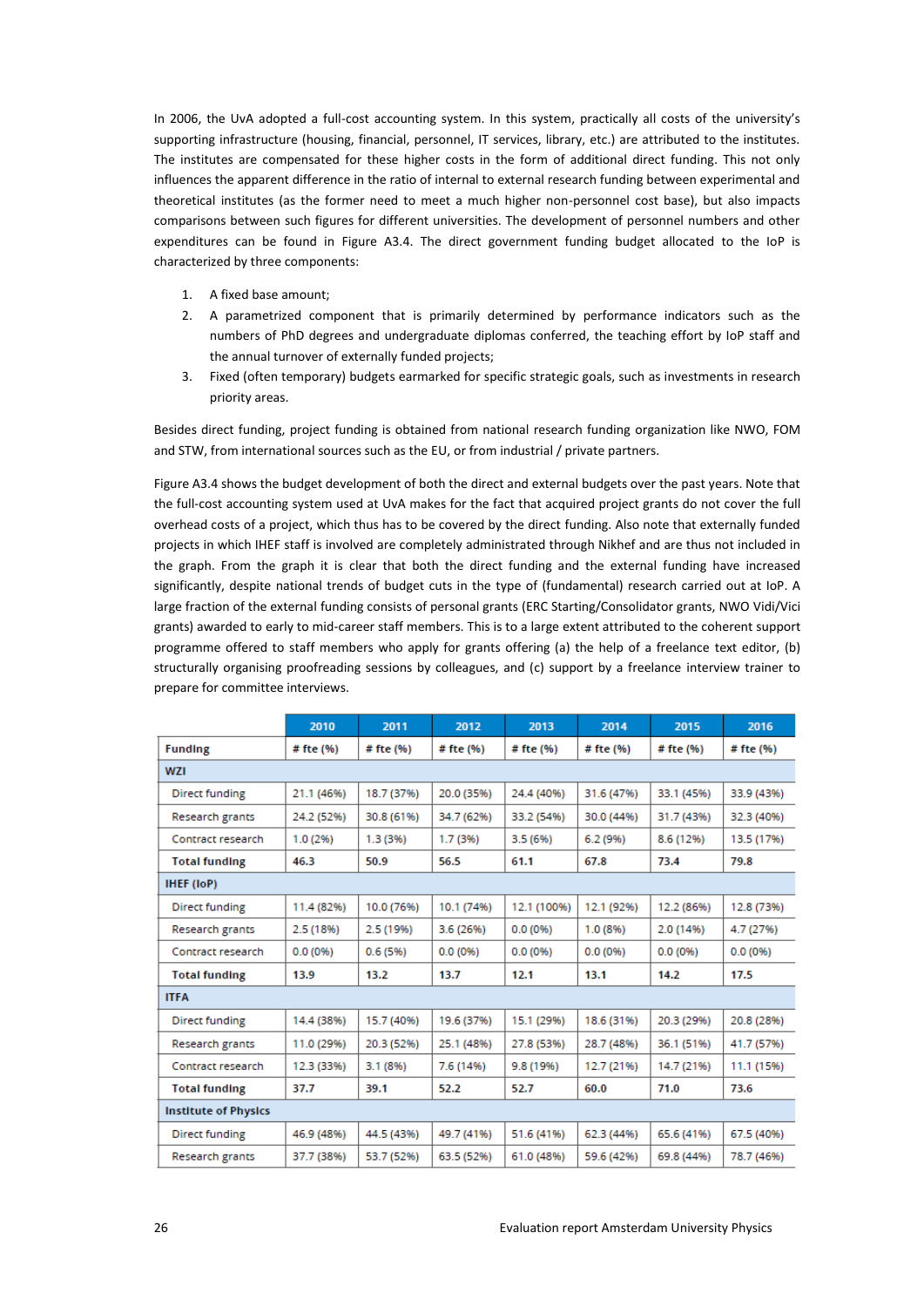|                                           | 2010       | 2011             | 2012     | 2013       | 2014       | 2015       | 2016       |
|-------------------------------------------|------------|------------------|----------|------------|------------|------------|------------|
| Contract research                         | 13.3 (14%) | 5.0 (5%)         | 9.3(8%)  | 13.3 (11%) | 18.8 (13%) | 23.2 (15%) | 24.7 (14%) |
| <b>Total funding</b>                      | 97.9       | 103.2            | 122.4    | 125.9      | 140.8      | 158.7      | 170.9      |
| <b>Expenditure (Institute of Physics)</b> |            |                  |          |            |            |            |            |
| <b>Personnel costs</b>                    | M€ 4.65    | M€ 4.2           | ME 4.98  | M€ 5.39    | M€ 6.8     | M€ 7.83    | M€ 8.44    |
| Other costs                               | M€ 4.35    | $M\epsilon$ 4.19 | M€ 5.69  | M€ 5.75    | M€ 7.32    | M€ 7.45    | M€ 8.08    |
| <b>Total expenditure</b>                  | М€ 9.01    | M€ 8.38          | M€ 10.67 | M€ 11.15   | M€ 14.12   | M€ 15.27   | M€ 16.52   |



<span id="page-26-0"></span>*Figure A3.4. Financial development of the UvA Institute of Physics 2010 – 2016. Externally funded projects in which IHEF staff is involved are not included in this graph. The ratio of direct and external funding is influenced by the full-cost accounting scheme currently in place at the UvA, in which overhead costs have to be covered from the direct funding budget.*